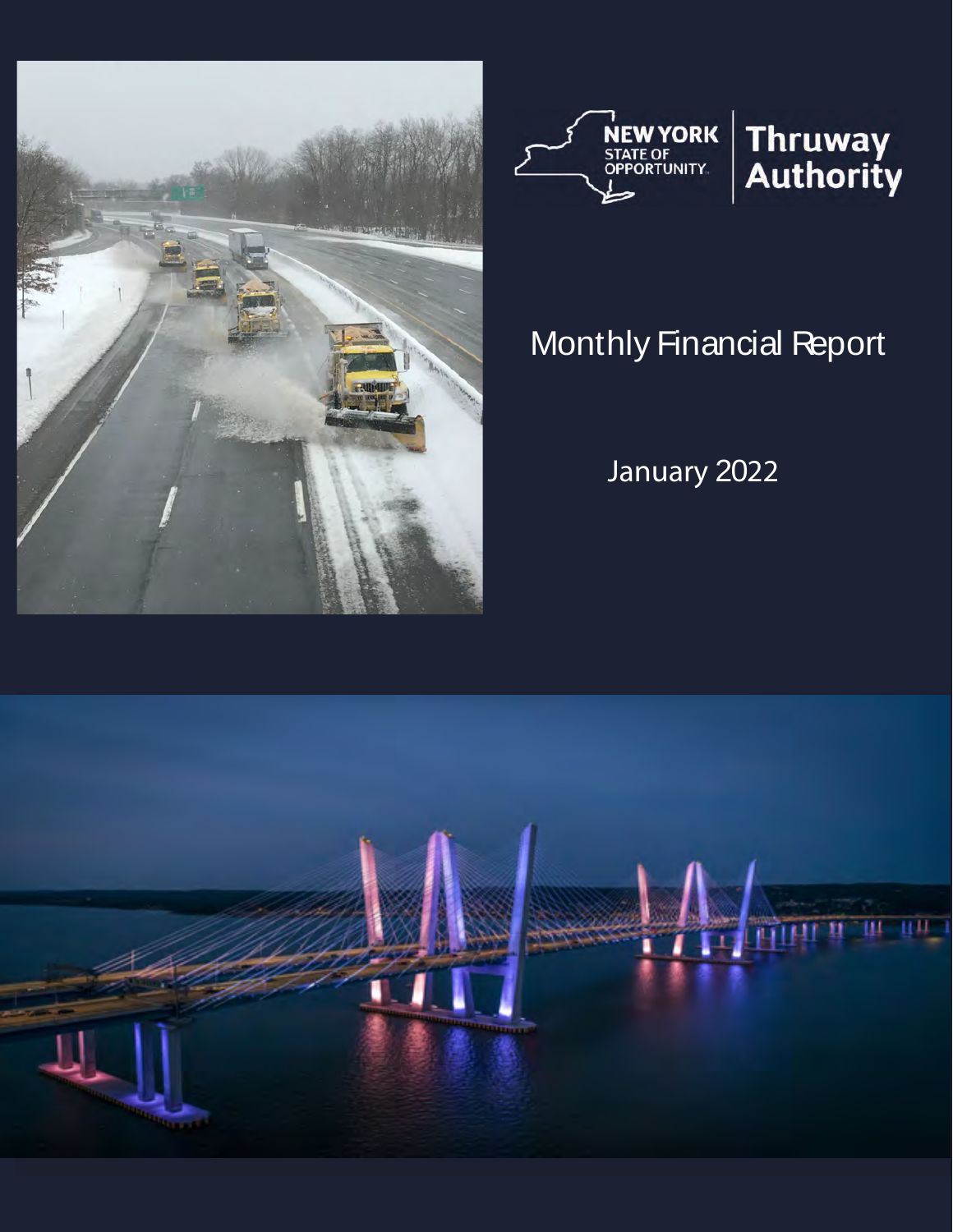# **TABLE OF CONTENTS**

**PAGE** 

| STATEMENT OF REVENUES, EXPENSES AND CHANGES IN NET POSITION                                | 1  |
|--------------------------------------------------------------------------------------------|----|
| <b>STATEMENT OF NET POSITION</b>                                                           | 5  |
| <b>FUNDS AVAILABLE FOR TRANSFER</b>                                                        |    |
| <b>DEBT SERVICE</b>                                                                        | 9  |
| <b>COMPARATIVE SUMMARY STATEMENT OF DEPARTMENT OPERATING</b><br><b>EXPENSES AND BUDGET</b> | 10 |
| <b>CAPITAL PROGRAM SUMMARY</b>                                                             | 11 |
| <b>GOVERNOR MARIO M. CUOMO BRIDGE</b>                                                      | 12 |
| <b>GROSS SALES OF RESTAURANTS</b>                                                          | 13 |
| <b>GALLONS OF MOTOR FUEL DELIVERED TO GAS STATIONS</b>                                     | 14 |
| <b>NOTES TO FINANCIAL REPORT</b>                                                           | 15 |

**March 31, 2022**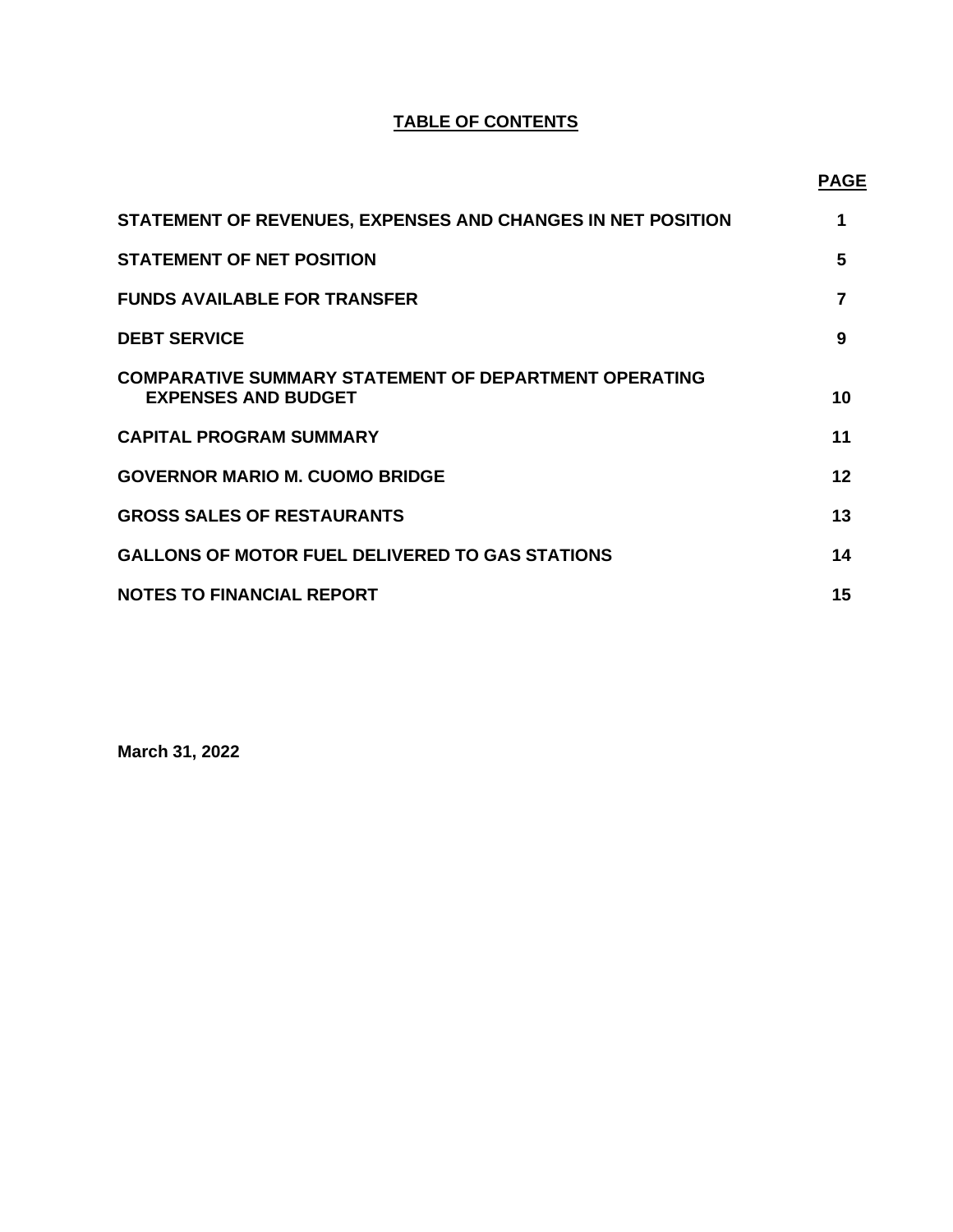|                                                                     |               | <b>MONTH</b>          |
|---------------------------------------------------------------------|---------------|-----------------------|
| STATEMENT OF REVENUES, EXPENSES AND CHANGES IN NET POSITION - MONTH |               | January               |
| NEW YORK STATE THRUWAY AUTHORITY                                    |               | <b>YEAR</b><br>2022   |
| <b>AMOUNT OF</b><br>PRESENT MONTH                                   |               |                       |
| PREVIOUS YEAR                                                       | <b>CHANGE</b> | % OF<br><b>CHANGE</b> |
|                                                                     |               |                       |
|                                                                     |               |                       |
| 10,093,623<br>\$                                                    | \$1,016,276   | 10.07                 |
| 995,873                                                             | 124,153       | 12.47                 |
| 675,640                                                             | 125,149       | 18.52                 |
| 6,816,375                                                           | 1,154,163     | 16.93                 |
| 1,114,941                                                           | (6,206)       | (0.56)                |
| 1,756,826                                                           | 89,034        | 5.07                  |
| 3,438                                                               | 9,450         |                       |
| 1,252,416                                                           | (86, 172)     | (6.88)                |
| 22,709,132                                                          | 2,425,847     | 10.68                 |
| 222,984                                                             | (6,099)       | (2.74)                |
| 22,932,116                                                          | 2,419,748     | 10.55                 |
|                                                                     |               |                       |
| 14,110,056                                                          | 2,515,330     | 17.83                 |
| 2,368,488                                                           | 691,823       | 29.21                 |
| 322,167                                                             | 17,648        | 5.48                  |
| 5,618,570                                                           | 1,465,388     | 26.08                 |
| 473,381                                                             | 73,309        | 15.49                 |
| 1,051,669                                                           | 282           | 0.03                  |
| 1,073,073                                                           | 111,891       | 10.43                 |
| 331,047                                                             | 66,407        | 20.06                 |
| 25,348,451                                                          | 4,942,078     | 19.50                 |
| 2,034,016                                                           | 572,031       | 28.12                 |
| 23,314,435                                                          | 4,370,047     | 18.74                 |
|                                                                     |               |                       |
| 24,203,679                                                          | 3,531,606     | 14.59                 |
| 3,364,361                                                           | 815,976       | 24.25                 |
| 997,807                                                             | 142,797       | 14.31                 |
| 12,434,945                                                          | 2,619,551     | 21.07                 |
| 1,588,322                                                           | 67,103        | 4.22                  |
| 2,808,495                                                           | 89,316        | 3.18                  |
| 1,076,511                                                           | 121,341       | 11.27                 |
| 1,583,463                                                           | (19, 765)     | (1.25)                |
| 222,984                                                             | (6,099)       | (2.74)                |
| 48,280,567                                                          | 7,361,826     | 15.25                 |
| 2,034,016                                                           | 572,031       | 28.12                 |
| 46,246,551                                                          | 6,789,795     | 14.68                 |
| 1,282,845                                                           | (324, 976)    | (25.33)               |
| 1,408,043                                                           | 3,050,634     |                       |
| 138,544                                                             | 5,316         | 3.84                  |
| 49,075,983                                                          | 9,520,769     | 19.40                 |
|                                                                     |               |                       |
|                                                                     |               | (38.46)               |
| 767,674                                                             | (295, 235)    | 10.37                 |
| 256,708                                                             | 26,617        |                       |
| 1,024,382                                                           | (268, 618)    | (26.22)               |
| 149,200                                                             | 53,828        | 36.08                 |
| 50,249,565<br>S.                                                    | \$9,305,979   | 18.52                 |
|                                                                     |               |                       |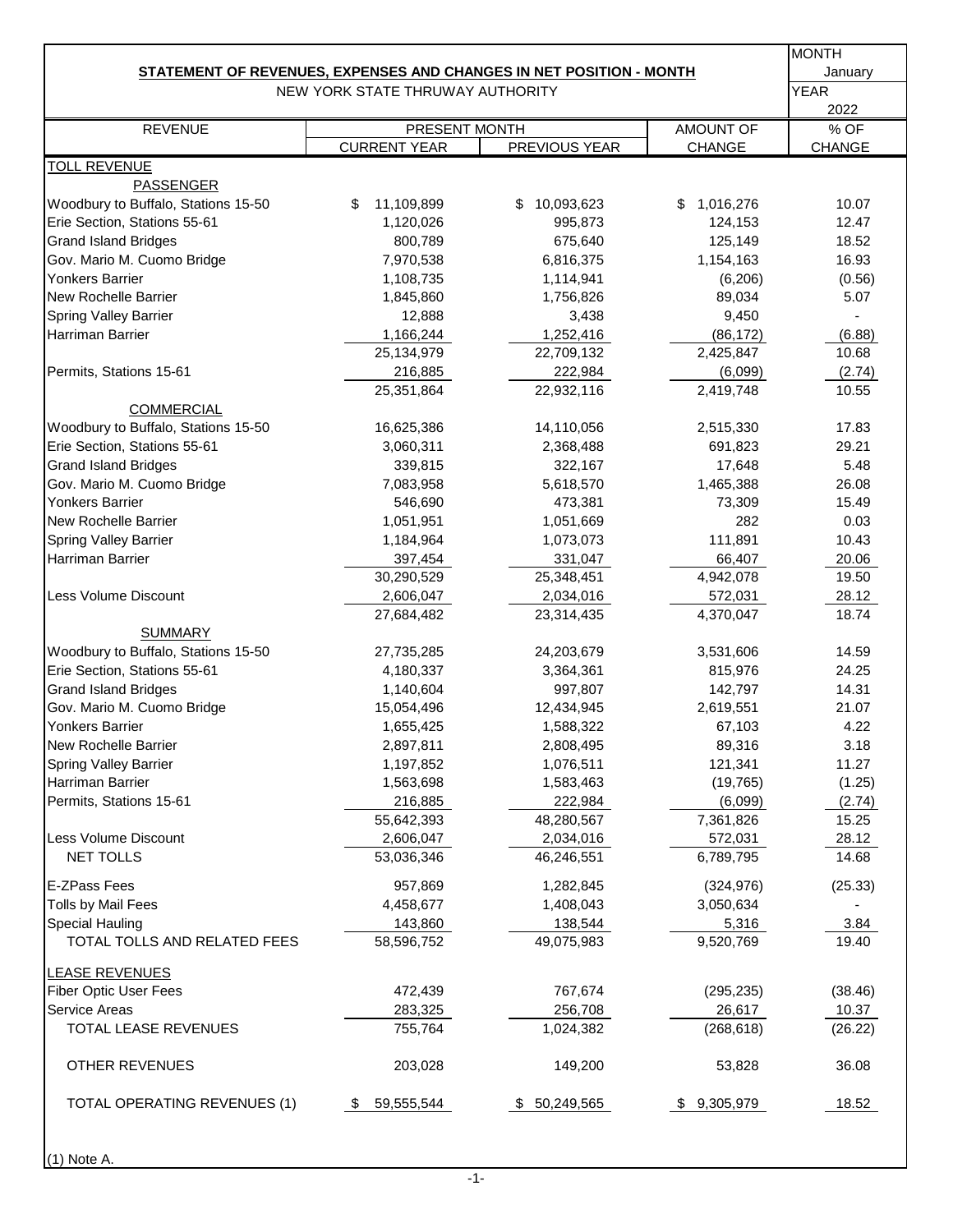|                                                                            |                                  |                  |             | <b>MONTH</b> |
|----------------------------------------------------------------------------|----------------------------------|------------------|-------------|--------------|
| STATEMENT OF REVENUES, EXPENSES AND CHANGES IN NET POSITION - YEAR-TO-DATE |                                  |                  |             | January      |
|                                                                            | NEW YORK STATE THRUWAY AUTHORITY |                  |             | <b>YEAR</b>  |
|                                                                            |                                  |                  |             | 2022         |
| <b>REVENUE</b>                                                             |                                  | YEAR-TO-DATE     | AMOUNT OF   | % OF         |
| <b>TOLL REVENUE</b>                                                        | <b>CURRENT YEAR</b>              | PREVIOUS YEAR    | CHANGE      | CHANGE       |
| <b>PASSENGER</b>                                                           |                                  |                  |             |              |
| Woodbury to Buffalo, Stations 15-50                                        | 11,109,899<br>\$                 | 10,093,623<br>\$ | \$1,016,276 | 10.07        |
| Erie Section, Stations 55-61                                               | 1,120,026                        | 995,873          | 124,153     | 12.47        |
| <b>Grand Island Bridges</b>                                                | 800,789                          | 675,640          | 125,149     | 18.52        |
| Gov. Mario M. Cuomo Bridge                                                 | 7,970,538                        | 6,816,375        | 1,154,163   | 16.93        |
| <b>Yonkers Barrier</b>                                                     | 1,108,735                        | 1,114,941        | (6,206)     | (0.56)       |
| New Rochelle Barrier                                                       | 1,845,860                        | 1,756,826        | 89,034      | 5.07         |
| Spring Valley Barrier                                                      | 12,888                           | 3,438            | 9,450       |              |
| Harriman Barrier                                                           | 1,166,244                        | 1,252,416        | (86, 172)   | (6.88)       |
|                                                                            | 25,134,979                       | 22,709,132       | 2,425,847   | 10.68        |
| Permits, Stations 15-61                                                    | 216,885                          | 222,984          | (6,099)     | (2.74)       |
|                                                                            | 25,351,864                       | 22,932,116       | 2,419,748   | 10.55        |
| <b>COMMERCIAL</b>                                                          |                                  |                  |             |              |
| Woodbury to Buffalo, Stations 15-50                                        | 16,625,386                       | 14,110,056       | 2,515,330   | 17.83        |
| Erie Section, Stations 55-61                                               | 3,060,311                        | 2,368,488        | 691,823     | 29.21        |
| <b>Grand Island Bridges</b>                                                | 339,815                          | 322,167          | 17,648      | 5.48         |
| Gov. Mario M. Cuomo Bridge                                                 | 7,083,958                        | 5,618,570        | 1,465,388   | 26.08        |
| <b>Yonkers Barrier</b>                                                     | 546,690                          | 473,381          | 73,309      | 15.49        |
| <b>New Rochelle Barrier</b>                                                | 1,051,951                        | 1,051,669        | 282         | 0.03         |
| <b>Spring Valley Barrier</b>                                               | 1,184,964                        | 1,073,073        | 111,891     | 10.43        |
| Harriman Barrier                                                           | 397,454                          | 331,047          | 66,407      | 20.06        |
|                                                                            | 30,290,529                       | 25,348,451       | 4,942,078   | 19.50        |
| Less Volume Discount                                                       | 2,606,047                        | 2,034,016        | 572,031     | 28.12        |
|                                                                            | 27,684,482                       | 23,314,435       | 4,370,047   | 18.74        |
| <b>SUMMARY</b>                                                             |                                  |                  |             |              |
| Woodbury to Buffalo, Stations 15-50                                        | 27,735,285                       | 24,203,679       | 3,531,606   | 14.59        |
| Erie Section, Stations 55-61                                               | 4,180,337                        | 3,364,361        | 815,976     | 24.25        |
| <b>Grand Island Bridges</b>                                                | 1,140,604                        | 997,807          | 142,797     | 14.31        |
| Gov. Mario M. Cuomo Bridge                                                 | 15,054,496                       | 12,434,945       | 2,619,551   | 21.07        |
| Yonkers Barrier                                                            | 1,655,425                        | 1,588,322        | 67,103      | 4.22         |
| New Rochelle Barrier                                                       | 2,897,811                        | 2,808,495        | 89,316      | 3.18         |
| <b>Spring Valley Barrier</b>                                               | 1,197,852                        | 1,076,511        | 121,341     | 11.27        |
| <b>Harriman Barrier</b>                                                    | 1,563,698                        | 1,583,463        | (19, 765)   | (1.25)       |
| Permits, Stations 15-61                                                    | 216,885                          | 222,984          | (6,099)     | (2.74)       |
|                                                                            | 55,642,393                       | 48,280,567       | 7,361,826   | 15.25        |
| Less Volume Discount                                                       | 2,606,047                        | 2,034,016        | 572,031     | 28.12        |
| NET TOLLS                                                                  | 53,036,346                       | 46,246,551       | 6,789,795   | 14.68        |
|                                                                            |                                  |                  |             |              |
| E-ZPass Fees                                                               | 957,869                          | 1,282,845        | (324, 976)  | (25.33)      |
| Tolls by Mail Fees                                                         | 4,458,677                        | 1,408,043        | 3,050,634   |              |
| <b>Special Hauling</b>                                                     | 143,860                          | 138,544          | 5,316       | 3.84         |
| TOTAL TOLLS AND RELATED FEES                                               | 58,596,752                       | 49,075,983       | 9,520,769   | 19.40        |
| <b>LEASE REVENUES</b>                                                      |                                  |                  |             |              |
| <b>Fiber Optic User Fees</b>                                               | 472,439                          | 767,674          | (295, 235)  | (38.46)      |
| Service Areas                                                              | 283,325                          | 256,708          | 26,617      | 10.37        |
| TOTAL LEASE REVENUES                                                       | 755,764                          | 1,024,382        | (268, 618)  | (26.22)      |
| OTHER REVENUES                                                             | 203,028                          | 149,200          | 53,828      | 36.08        |
| <b>TOTAL OPERATING REVENUES (1)</b>                                        | 59,555,544                       | 50,249,565       | \$9,305,979 | 18.52        |
|                                                                            |                                  |                  |             |              |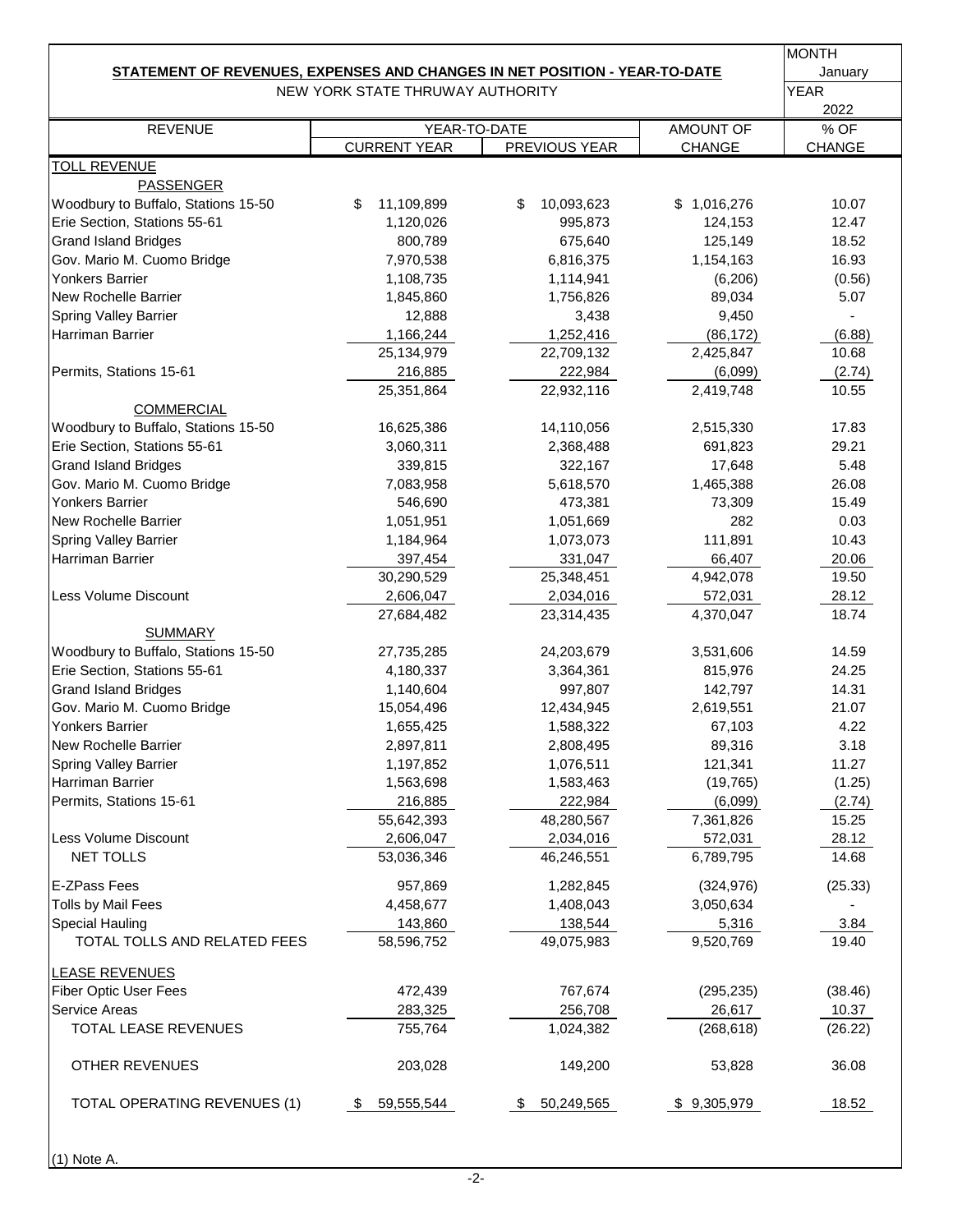#### **NEW YORK STATE THRUWAY AUTHORITY STATEMENT OF REVENUES, EXPENSES AND CHANGES IN NET POSITION - MONTH**

| <b>MONTH</b> |
|--------------|
| January      |
| VEAD         |

|                                                    |                     | <b>PRESENT MONTH</b> | <b>AMOUNT OF</b>      | % OF          |  |  |
|----------------------------------------------------|---------------------|----------------------|-----------------------|---------------|--|--|
| <b>EXPENSES</b>                                    | <b>CURRENT YEAR</b> | PREVIOUS YEAR (1)    | <b>CHANGE</b>         | <b>CHANGE</b> |  |  |
| <b>Total Operating Revenues</b>                    | 59,555,544<br>S     | -\$<br>50,249,565    | 9,305,979<br>\$       | 18.52         |  |  |
| <b>Thruway Operating Expenses</b>                  |                     |                      |                       |               |  |  |
| <b>Administrative and General</b>                  | 841,950             | 928,702              | (86, 752)             | (9.34)        |  |  |
| Information Technology                             | 2,065,286           | 1,113,115            | 952,171               | 85.54         |  |  |
| <b>Engineering Services</b>                        | 415,674             | 454,386              | (38, 712)             | (8.52)        |  |  |
| Maintenance Engineering                            |                     |                      |                       |               |  |  |
| Thruway Maintenance                                | 10,591,366          | 9,571,222            | 1,020,144             | 10.66         |  |  |
| <b>Equipment Maintenance</b>                       | 2,759,252           | 2,175,909            | 583,343               | 26.81         |  |  |
| <b>Finance and Accounts</b>                        | 518,380             | 470,192              | 48,188                | 10.25         |  |  |
| Operations                                         |                     |                      |                       |               |  |  |
| <b>Traffic and Services</b>                        | 829,684             | 767,366              | 62,318                | 8.12          |  |  |
| <b>Toll Collection</b>                             | 8,306,134           | 6,725,260            | 1,580,874             | 23.51         |  |  |
| <b>General Charges Undistributed</b>               | 8,304,732           | 8,896,681            | (591, 949)            | (6.65)        |  |  |
| <b>Thruway Operating Expenses</b>                  | 34,632,458          | 31,102,833           | 3,529,625             | 11.35         |  |  |
| <b>State Police</b>                                | 4,921,788           | 6,550,191            | (1,628,403)           | (24.86)       |  |  |
| <b>Thruway and State Police Operating Expenses</b> | 39,554,246          | 37,653,024           | 1,901,222             | 5.05          |  |  |
| <b>Operating Income before</b>                     |                     |                      |                       |               |  |  |
| Depreciation                                       | 20,001,298          | 12,596,541           | 7,404,757             | 58.78         |  |  |
| Depreciation & Amortization                        | 32,223,306          | 28,654,582           | 3,568,724             | 12.45         |  |  |
| <b>Operating Gain (Loss)</b>                       | (12, 222, 008)      | (16,058,041)         | 3,836,033             | (23.89)       |  |  |
|                                                    |                     |                      |                       |               |  |  |
| <b>Non-Operating Revenue (Expenses)</b>            |                     |                      |                       |               |  |  |
| Federal and other reimbursements                   |                     |                      |                       |               |  |  |
| Interest on Investments                            | 121,341             | 203,352              | (82,011)              | (40.33)       |  |  |
| Interest & Fee Expenses                            | (17,590,243)        | (12,048,579)         | (5,541,664)           | 45.99         |  |  |
| <b>Debt Issuance Costs</b>                         | (25,000)            | (5,250)              | (19, 750)             |               |  |  |
| Disposal of Assets and Other                       |                     |                      |                       |               |  |  |
| <b>Net Non-Operating Revenue (Expenses)</b>        | (17, 493, 902)      | (11,850,477)         | (5,643,425)           | 47.62         |  |  |
| Gain (Loss) before other Revenue,                  |                     |                      |                       |               |  |  |
| <b>Expenses and Transfers</b>                      | (29, 715, 910)      | (27,908,518)         | (1,807,392)           | 6.48          |  |  |
| <b>Capital Contributions</b>                       | (136, 734)          |                      | (136, 734)            | ۰.            |  |  |
| <b>Change in Net Position</b>                      | (29, 852, 644)      | (27,908,518)         | (1,944,126)           | 6.97          |  |  |
| <b>Net Position, Beginning Balance</b>             | 643,468,012         | 940,130,158          | (296,662,146)         | (31.56)       |  |  |
| <b>Net Position, Ending Balance</b>                | 613,615,368<br>\$   | \$<br>912,221,640    | \$<br>(298, 606, 272) | (32.73)       |  |  |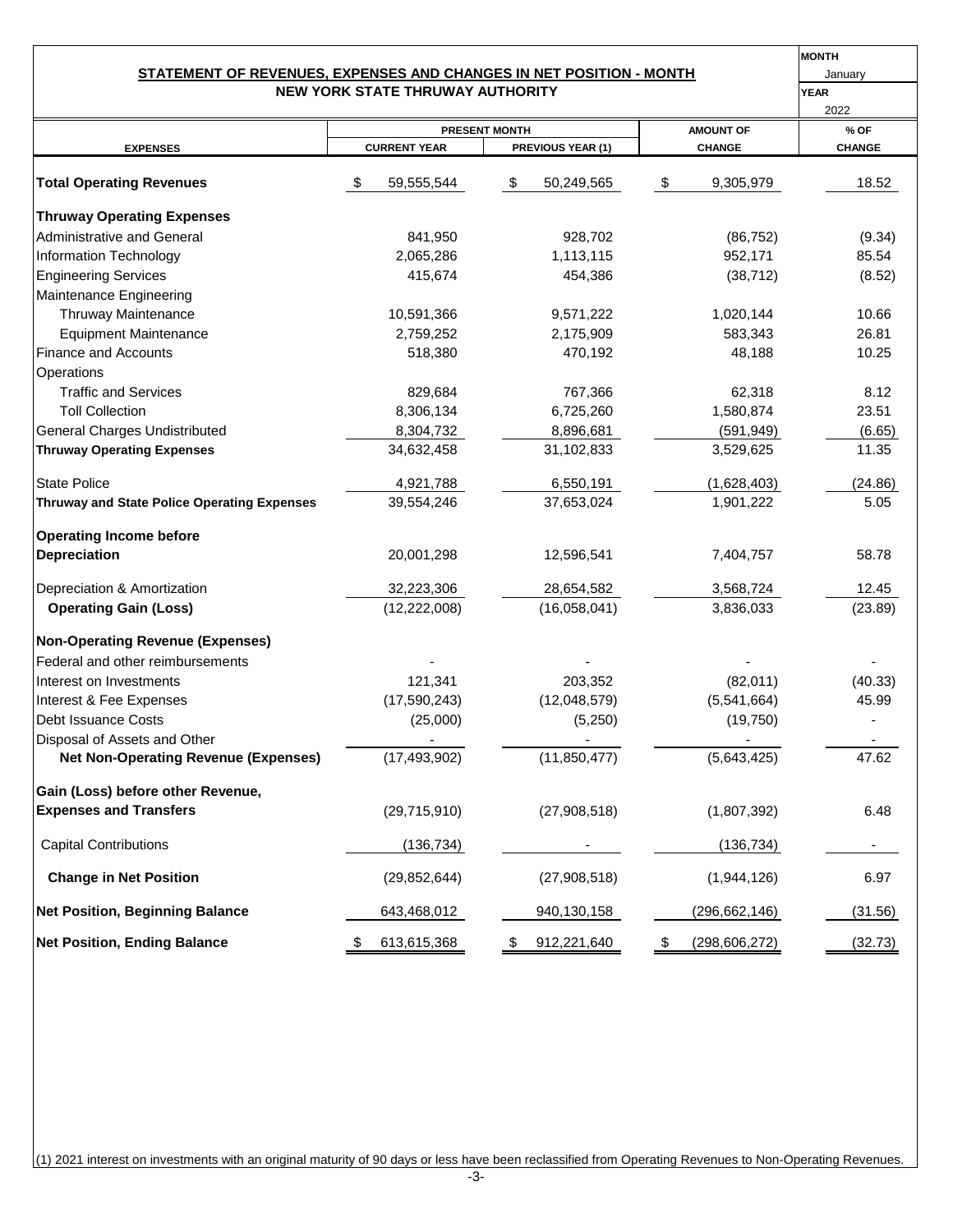#### **NEW YORK STATE THRUWAY AUTHORITY STATEMENT OF REVENUES, EXPENSES AND CHANGES IN NET POSITION - YEAR-TO-DATE**

| <b>MONTH</b> |
|--------------|
| January      |
| <b>YEAR</b>  |

|                                                    |    |                     |              |                   |                  |                 | 2022          |  |
|----------------------------------------------------|----|---------------------|--------------|-------------------|------------------|-----------------|---------------|--|
|                                                    |    |                     | YEAR-TO-DATE |                   | <b>AMOUNT OF</b> |                 | % OF          |  |
| <b>EXPENSES</b>                                    |    | <b>CURRENT YEAR</b> |              | PREVIOUS YEAR (1) |                  | <b>CHANGE</b>   | <b>CHANGE</b> |  |
| <b>Total Operating Revenues</b>                    |    | 59,555,544          | \$           | 50,249,565        | \$               | 9,305,979       | 18.52         |  |
| <b>Thruway Operating Expenses</b>                  |    |                     |              |                   |                  |                 |               |  |
| <b>Administrative and General</b>                  |    | 841,950             |              | 928,702           |                  | (86, 752)       | (9.34)        |  |
| Information Technology                             |    | 2,065,286           |              | 1,113,115         |                  | 952,171         | 85.54         |  |
| <b>Engineering Services</b>                        |    | 415,674             |              | 454,386           |                  | (38, 712)       | (8.52)        |  |
| Maintenance Engineering                            |    |                     |              |                   |                  |                 |               |  |
| Thruway Maintenance                                |    | 10,591,366          |              | 9,571,222         |                  | 1,020,144       | 10.66         |  |
| <b>Equipment Maintenance</b>                       |    | 2,759,252           |              | 2,175,909         |                  | 583,343         | 26.81         |  |
| <b>Finance and Accounts</b>                        |    | 518,380             |              | 470,192           |                  | 48,188          | 10.25         |  |
| Operations                                         |    |                     |              |                   |                  |                 |               |  |
| <b>Traffic and Services</b>                        |    | 829,684             |              | 767,366           |                  | 62,318          | 8.12          |  |
| <b>Toll Collection</b>                             |    | 8,306,134           |              | 6,725,260         |                  | 1,580,874       | 23.51         |  |
| <b>General Charges Undistributed</b>               |    | 8,304,732           |              | 8,896,681         |                  | (591, 949)      | (6.65)        |  |
| <b>Thruway Operating Expenses (2)</b>              |    | 34,632,458          |              | 31,102,833        |                  | 3,529,625       | 11.35         |  |
| <b>State Police</b>                                |    | 4,921,788           |              | 6,550,191         |                  | (1,628,403)     | (24.86)       |  |
| <b>Thruway and State Police Operating Expenses</b> |    | 39,554,246          |              | 37,653,024        |                  | 1,901,222       | 5.05          |  |
| <b>Operating Income before</b>                     |    |                     |              |                   |                  |                 |               |  |
| Depreciation                                       |    | 20,001,298          |              | 12,596,541        |                  | 7,404,757       | 58.78         |  |
| Depreciation & Amortization                        |    | 32,223,306          |              | 28,654,582        |                  | 3,568,724       | 12.45         |  |
| <b>Operating Gain (Loss)</b>                       |    | (12, 222, 008)      |              | (16,058,041)      |                  | 3,836,033       | (23.89)       |  |
| <b>Non-Operating Revenue (Expenses)</b>            |    |                     |              |                   |                  |                 |               |  |
| Federal and other reimbursements                   |    |                     |              |                   |                  |                 |               |  |
| Interest on Investments (3)                        |    | 121,341             |              | 203,352           |                  | (82,011)        | (40.33)       |  |
| Interest & Fee Expenses                            |    | (17,590,243)        |              | (12,048,579)      |                  | (5,541,664)     | 45.99         |  |
| Debt Issuance Costs                                |    | (25,000)            |              | (5,250)           |                  | (19,750)        |               |  |
| Disposal of Assets and Other                       |    |                     |              |                   |                  |                 |               |  |
| <b>Net Non-Operating Revenue (Expenses)</b>        |    | (17, 493, 902)      |              | (11, 850, 477)    |                  | (5,643,425)     | 47.62         |  |
| Gain (Loss) before other Revenue,                  |    |                     |              |                   |                  |                 |               |  |
| <b>Expenses and Transfers</b>                      |    | (29, 715, 910)      |              | (27,908,518)      |                  | (1,807,392)     | 6.48          |  |
| <b>Capital Contributions</b>                       |    | (136, 734)          |              |                   |                  | (136, 734)      |               |  |
| <b>Change in Net Position</b>                      |    | (29, 852, 644)      |              | (27,908,518)      |                  | (1,944,126)     | 6.97          |  |
| <b>Net Position, Beginning Balance</b>             |    | 643,468,012         |              | 940,130,158       |                  | (296, 662, 146) | (31.56)       |  |
| <b>Net Position, Ending Balance</b>                | \$ | 613,615,368         | \$           | 912,221,640       | \$               | (298, 606, 272) | (32.73)       |  |

(1) 2021 interest on investments with an original maturity of 90 days or less have been reclassified from Operating Revenues to Non-Operating Revenues. (2) Notes B, C, and D. (3) Note A.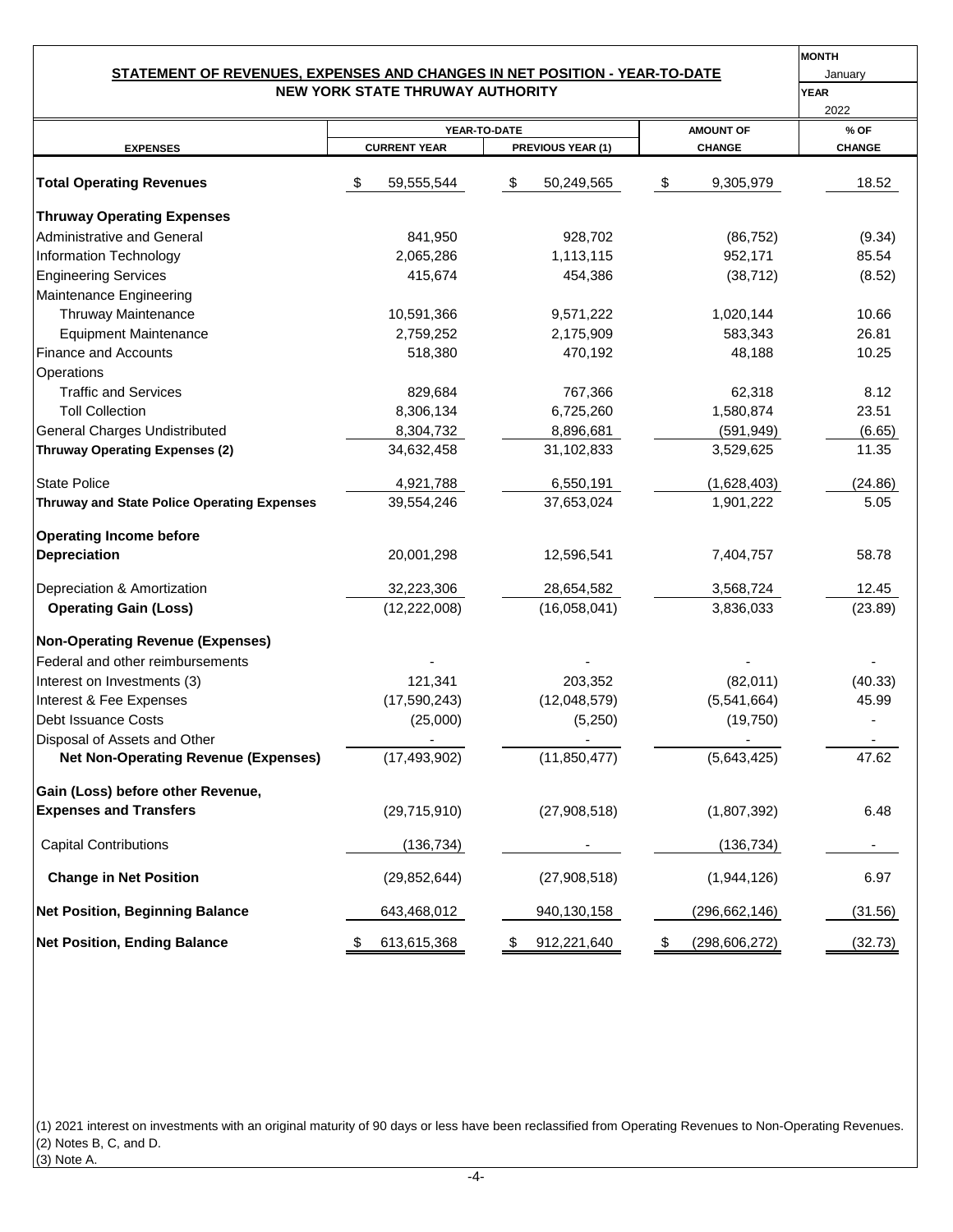|                                                                   | <b>STATEMENT OF NET POSITION</b> |                                 |                                  | AS OF<br>January 31                                  |
|-------------------------------------------------------------------|----------------------------------|---------------------------------|----------------------------------|------------------------------------------------------|
|                                                                   | New York State Thruway Authority |                                 |                                  | <b>YEAR</b><br>2022                                  |
|                                                                   | <b>REVENUE FUND</b>              | <b>OPERATING</b><br><b>FUND</b> | OAP<br>OPERATING<br><b>FUNDS</b> | <b>SENIOR DEBT</b><br><b>SERVICE</b><br><b>FUNDS</b> |
| <b>ASSETS</b>                                                     |                                  |                                 |                                  |                                                      |
| <b>Current and Non-Current Assets:</b><br>Cash & cash equivalents | \$<br>343,024,464                | \$                              |                                  | \$                                                   |
| Investments                                                       |                                  | 59,291,645<br>901,316           | \$<br>302,105                    | 32,825<br>236,218,894                                |
| Interest receivable on investments                                |                                  |                                 |                                  |                                                      |
| Accounts receivable, net                                          | 65,280,124                       | 26,087,683                      |                                  |                                                      |
| Due from other funds                                              | 15,502,663                       | 18,324,827                      |                                  |                                                      |
| Material and other inventory                                      |                                  | 22,327,905                      |                                  |                                                      |
| Prepaid insurance and expenses                                    |                                  | 7,411,565                       |                                  | 276,402                                              |
| Total current and non-current assets                              | 423,807,251                      | 134,344,941                     | 302,105                          | 236,528,121                                          |
|                                                                   |                                  |                                 |                                  |                                                      |
| Capital Assets:                                                   |                                  |                                 |                                  |                                                      |
| Land & land improvements                                          |                                  |                                 |                                  |                                                      |
| Construction in progress                                          |                                  |                                 |                                  |                                                      |
| Thruway system                                                    |                                  |                                 |                                  |                                                      |
| Equipment                                                         |                                  |                                 |                                  |                                                      |
| Less: accumulated depreciation                                    |                                  |                                 |                                  |                                                      |
| Net capital assets                                                | $\sim$                           | $\mathcal{L}_{\mathcal{A}}$     | $\mathbf{u}$                     | $\mathbf{r}$                                         |
| <b>Total Assets</b>                                               | 423,807,251                      | 134,344,941                     | 302,105                          | 236,528,121                                          |
|                                                                   |                                  |                                 |                                  |                                                      |
| <b>DEFERRED OUTFLOWS</b>                                          |                                  |                                 |                                  |                                                      |
| Loss on bond refundings                                           |                                  |                                 |                                  |                                                      |
| <b>Asset Retirement Obligations</b>                               |                                  |                                 |                                  |                                                      |
| <b>OPEB Resources</b>                                             |                                  | 264,774,244                     |                                  |                                                      |
| <b>Pension Resources</b>                                          |                                  | 119,584,407                     |                                  |                                                      |
| <b>Total Deferred Outflows</b>                                    |                                  | 384,358,651                     |                                  |                                                      |
| <b>LIABILITIES</b>                                                |                                  |                                 |                                  |                                                      |
| <b>Current Liabilities:</b>                                       |                                  |                                 |                                  |                                                      |
| Accounts payable and accrued expenses                             | 124,309,786                      | 63,040,476                      |                                  |                                                      |
| Accrued wages and benefits                                        |                                  | 5,516,365                       |                                  |                                                      |
| Due to other funds                                                |                                  |                                 |                                  |                                                      |
| Unearned revenue                                                  | 136,660,694                      |                                 |                                  |                                                      |
| Accrued interest payable                                          |                                  |                                 |                                  | 12,414,111                                           |
| Current amount due on bonds, notes, and loans                     |                                  |                                 |                                  |                                                      |
| <b>Total Current Liabilities</b>                                  | 260,970,480                      | 68,556,841                      |                                  | 12,414,111                                           |
|                                                                   |                                  |                                 |                                  |                                                      |
| Long-Term Liabilities:                                            |                                  |                                 |                                  |                                                      |
| Accounts payable and accrued expenses                             |                                  | 1,424,657,830                   |                                  |                                                      |
| Accrued wages and benefits                                        |                                  | 11,629,149                      |                                  |                                                      |
| General revenue bonds, net of                                     |                                  |                                 |                                  |                                                      |
| unamortized premiums                                              |                                  |                                 |                                  |                                                      |
| General revenue JIO, net of                                       |                                  |                                 |                                  |                                                      |
| unamortized premiums (1)                                          |                                  |                                 |                                  |                                                      |
| Loans payable                                                     |                                  |                                 |                                  |                                                      |
| <b>Total Long-Term Liabilities</b>                                |                                  | 1,436,286,979                   |                                  |                                                      |
| <b>Total Liabilities</b>                                          | 260,970,480                      | 1,504,843,820                   |                                  | 12,414,111                                           |
| <b>DEFERRED INFLOWS</b>                                           |                                  |                                 |                                  |                                                      |
| Gain on bond refundings                                           |                                  |                                 |                                  |                                                      |
| <b>OPEB Resources</b>                                             |                                  | 58,967,982                      |                                  |                                                      |
| <b>Pension Resources</b>                                          |                                  | 139,563,046                     |                                  |                                                      |
| <b>Total Deferred Inflows</b>                                     |                                  | 198,531,028                     | $\overline{\phantom{a}}$         |                                                      |
|                                                                   |                                  |                                 |                                  |                                                      |
| <b>NET POSITION</b><br><b>Total Net Position</b>                  | 162,836,771<br>\$                | \$(1,184,671,256)               | 302,105<br>\$                    | \$<br>224,114,010                                    |
|                                                                   |                                  |                                 |                                  |                                                      |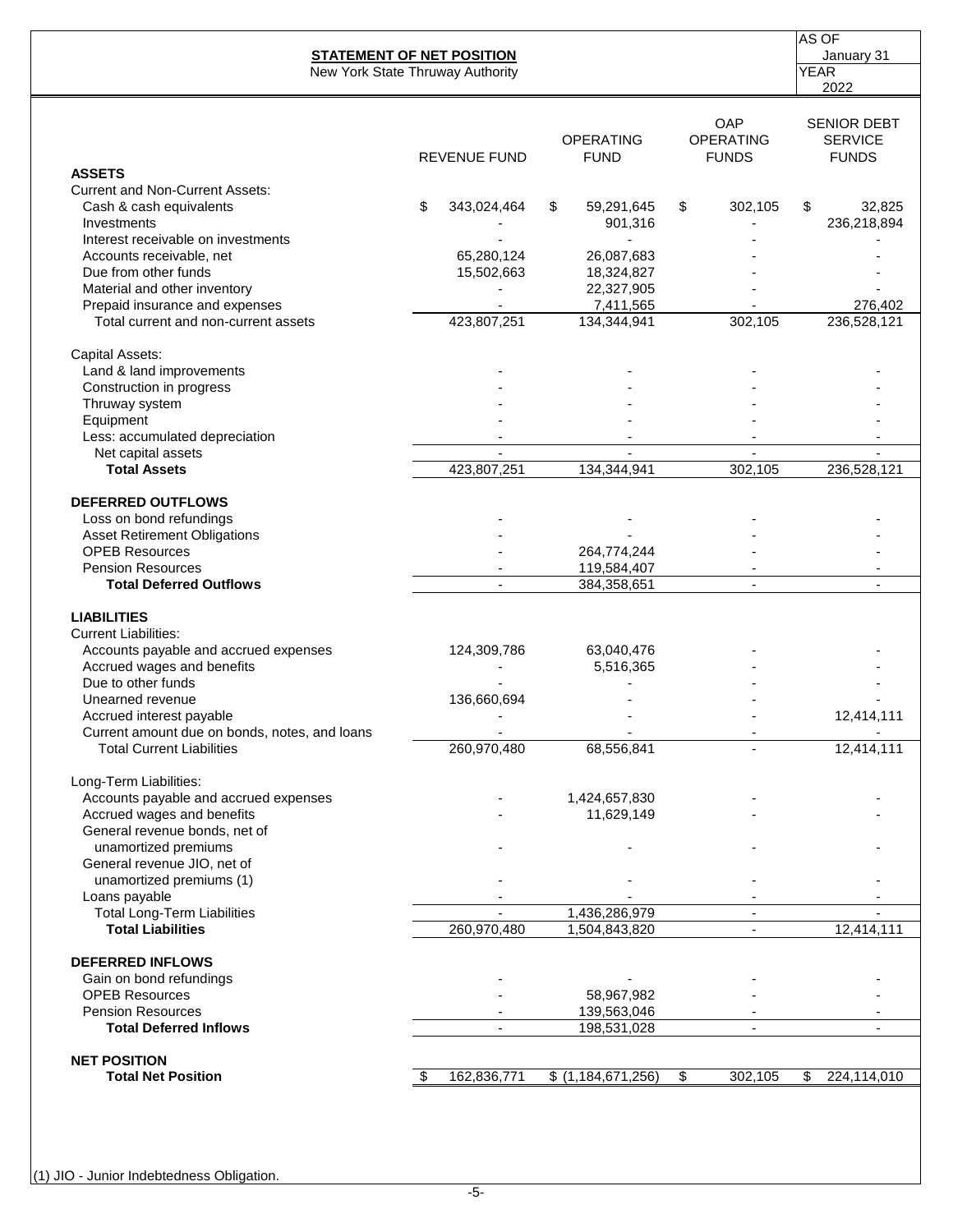|                                    |                                                     | <b>STATEMENT OF NET POSITION</b><br>New York State Thruway Authority |                                                                          |                                       |                            | AS OF<br>January 31<br><b>YEAR</b> |
|------------------------------------|-----------------------------------------------------|----------------------------------------------------------------------|--------------------------------------------------------------------------|---------------------------------------|----------------------------|------------------------------------|
| <b>CONSTRUCTION</b><br><b>FUND</b> | <b>RESERVE</b><br><b>MAINTENANCE</b><br><b>FUND</b> | <b>JUNIOR</b><br><b>INDEBTEDNESS</b><br><b>FUND</b>                  | <b>FACILITIES</b><br><b>CAPITAL</b><br><b>IMPROVEMENT</b><br><b>FUND</b> | <b>GENERAL</b><br><b>RESERVE FUND</b> | <b>TOTAL 2022</b>          | 2022<br><b>TOTAL 2021</b>          |
| \$<br>381,220,093                  | \$<br>91,109,567                                    | \$<br>8,971                                                          | \$<br>8,473,894                                                          | \$<br>43,511,199                      | \$<br>926,974,763          | 725,872,995<br>\$.                 |
| 47,785,195                         |                                                     | 110,825,451<br>59,558                                                |                                                                          |                                       | 395,730,856<br>59,558      | 328,865,279<br>837,783             |
| 3,148,732                          | 1,013,226                                           |                                                                      |                                                                          | 4,040,148                             | 99,569,913                 | 82,279,908                         |
|                                    |                                                     |                                                                      | 1,612,582                                                                |                                       | 35,440,072                 | 54,019,225                         |
|                                    |                                                     |                                                                      |                                                                          |                                       | 22,327,905                 | 19,201,035                         |
| 120,333                            | 377,097                                             | 2,252,118                                                            | 1,518,170                                                                | 63,783                                | 12,019,468                 | 12,565,100                         |
| 432,274,353                        | 92,499,890                                          | 113,146,098                                                          | 11,604,646                                                               | 47,615,130                            | 1,492,122,535              | 1,223,641,325                      |
| 819,120,481                        |                                                     |                                                                      |                                                                          |                                       | 819,120,481                | 816,592,239                        |
| 145,719,733                        | 47,534,444                                          |                                                                      | 2,431,136                                                                |                                       | 195,685,313                | 214,342,203                        |
| 11,485,939,785                     | 576,297,872                                         |                                                                      |                                                                          |                                       | 12,062,237,657             | 11,863,090,846                     |
|                                    | 271,147,937                                         |                                                                      |                                                                          | 104,050                               | 271,251,987                | 260,360,605                        |
| (5,463,901,054)                    | (377, 772, 243)                                     |                                                                      | 2,431,136                                                                | (23, 548)                             | (5,841,696,845)            | (5,516,406,117)                    |
| 6,986,878,945                      | 517,208,010                                         | 113,146,098                                                          | 14,035,782                                                               | 80,502<br>47,695,632                  | 7,506,598,593              | 7,637,979,776                      |
| 7,419,153,298                      | 609,707,900                                         |                                                                      |                                                                          |                                       | 8,998,721,128              | 8,861,621,101                      |
| 6,596,732                          |                                                     |                                                                      |                                                                          |                                       | 6,596,732                  | 7,430,003                          |
|                                    | 2,766,667                                           |                                                                      |                                                                          |                                       | 2,766,667                  | 3,166,667                          |
|                                    |                                                     |                                                                      |                                                                          |                                       | 264,774,244                | 167,691,552                        |
| 6,596,732                          | 2,766,667                                           |                                                                      |                                                                          | $\blacksquare$                        | 119,584,407                | 104,529,154                        |
|                                    |                                                     |                                                                      |                                                                          |                                       | 393,722,050                | 282,817,376                        |
| 35,591,375                         | 432,858                                             |                                                                      | 3,243,227                                                                | 9,818,588                             | 236,436,310                | 229,951,370                        |
|                                    |                                                     |                                                                      |                                                                          | 4,751                                 | 5,521,116                  | 5,928,806                          |
| 8,075,259                          | 8,917,546                                           |                                                                      |                                                                          | 18,447,267                            | 35,440,072                 | 54,019,225                         |
|                                    |                                                     |                                                                      |                                                                          |                                       | 136,660,694                | 120,760,994                        |
| 142,702,100                        |                                                     | 9,039,298<br>14,017,541                                              |                                                                          |                                       | 21,453,409                 | 15,354,015                         |
| 186,368,734                        | $\sim$<br>9,350,404                                 | 23,056,839                                                           | 3,243,227                                                                | 28,270,606                            | 156,719,641<br>592,231,242 | 195,170,050<br>621,184,460         |
|                                    |                                                     |                                                                      |                                                                          |                                       |                            |                                    |
|                                    | 4,000,000                                           |                                                                      |                                                                          |                                       | 1,428,657,830              | 1,185,202,478                      |
|                                    |                                                     |                                                                      |                                                                          |                                       | 11,629,149                 | 143,073,916                        |
| 3,729,077,616                      |                                                     |                                                                      |                                                                          |                                       | 3,729,077,616              | 3,361,086,672                      |
|                                    |                                                     | 2,794,852,501                                                        |                                                                          |                                       | 2,794,852,501              | 2,809,749,867                      |
| 3,729,077,616                      | 4,000,000                                           | 2,794,852,501                                                        |                                                                          |                                       | 7,964,217,096              | 7,499,112,933                      |
| 3,915,446,350                      | 13,350,404                                          | 2,817,909,340                                                        | 3,243,227                                                                | 28,270,606                            | 8,556,448,338              | 8,120,297,393                      |
|                                    |                                                     |                                                                      |                                                                          |                                       |                            |                                    |
| 23,848,444                         |                                                     |                                                                      |                                                                          |                                       | 23,848,444                 | 19,265,001                         |
|                                    |                                                     |                                                                      |                                                                          |                                       | 58,967,982                 | 88,451,973                         |
| 23,848,444                         | $\overline{\phantom{a}}$                            | $\overline{\phantom{a}}$                                             | $\overline{\phantom{a}}$                                                 |                                       | 139,563,046<br>222,379,472 | 4,202,470<br>111,919,444           |
|                                    |                                                     |                                                                      |                                                                          |                                       |                            |                                    |
| \$3,486,455,236                    | 599,124,163<br>\$                                   | \$ (2,704,763,242)                                                   | $\overline{\mathbf{e}}$<br>10,792,555                                    | \$<br>19,425,026                      | 613,615,368<br>\$          | 912,221,640<br>S                   |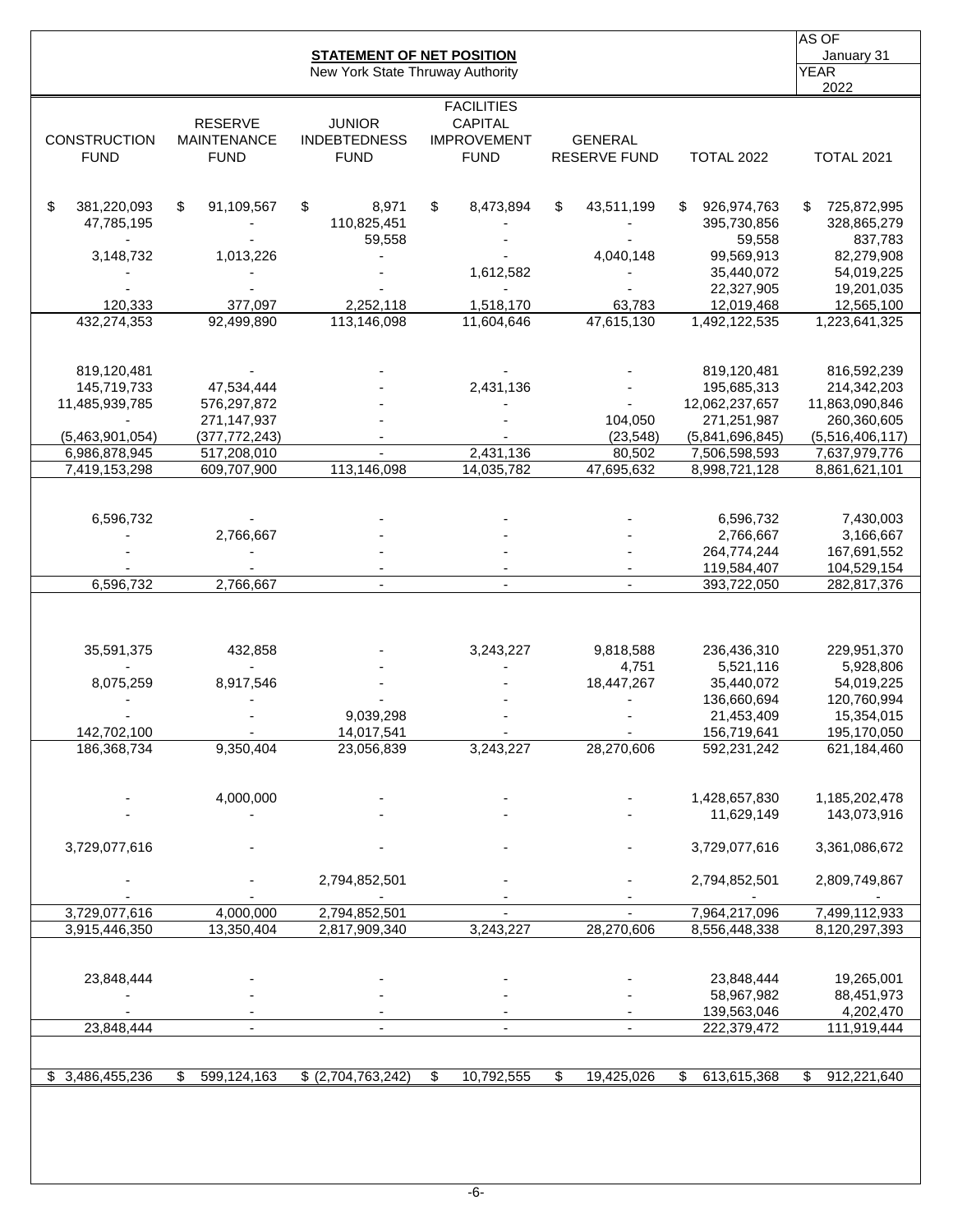#### **FUNDS AVAILABLE FOR TRANSFER - MONTH January** January

NEW YORK STATE THRUWAY AUTHORITY **WAS CONSIDER THANK** YEAR

MONTH

|                                                                   |                     |    |                      | 2022 |  |
|-------------------------------------------------------------------|---------------------|----|----------------------|------|--|
|                                                                   | PRESENT MONTH       |    |                      |      |  |
|                                                                   | <b>CURRENT YEAR</b> |    | <b>PREVIOUS YEAR</b> |      |  |
|                                                                   |                     |    |                      |      |  |
| TOLL REVENUE, CONCESSION REVENUE                                  |                     |    |                      |      |  |
| AND OTHER REVENUES                                                | \$<br>59,559,203    | \$ | 50,263,910           |      |  |
| Adjustment to Cash Basis                                          | 1,349,884           |    | (2, 140, 457)        |      |  |
| Revenue Retained from 2020                                        |                     |    | 6,985,575            |      |  |
| <b>AVAILABLE REVENUE</b>                                          | 60,909,087          |    | 55,109,028           |      |  |
| Transfer to:                                                      |                     |    |                      |      |  |
| Thruway Operating Fund (1)                                        | 34,636,897          |    | 31,087,408           |      |  |
| Debt Service - Senior General Revenue Bonds                       | 20,369,453          |    | 20,127,158           |      |  |
| Reserve Maintenance Fund<br>Debt Service - General Revenue Junior | 1,999,483           |    |                      |      |  |
| Indebtedness Obligations                                          | 3,903,254           |    | 3,894,462            |      |  |
| INET CASH REVENUES REMAINING                                      |                     |    |                      |      |  |
| AFTER TRANSFERS TO OTHER FUNDS                                    | \$                  | \$ |                      |      |  |
|                                                                   |                     |    |                      |      |  |

(1) The following amounts are excluded from the transfer of Thruway Revenues to the Thruway Operating Fund: 1) Environmental Remediation expense of (\$4,439), which is funded via transfers to the Environmental Remediation Reserve.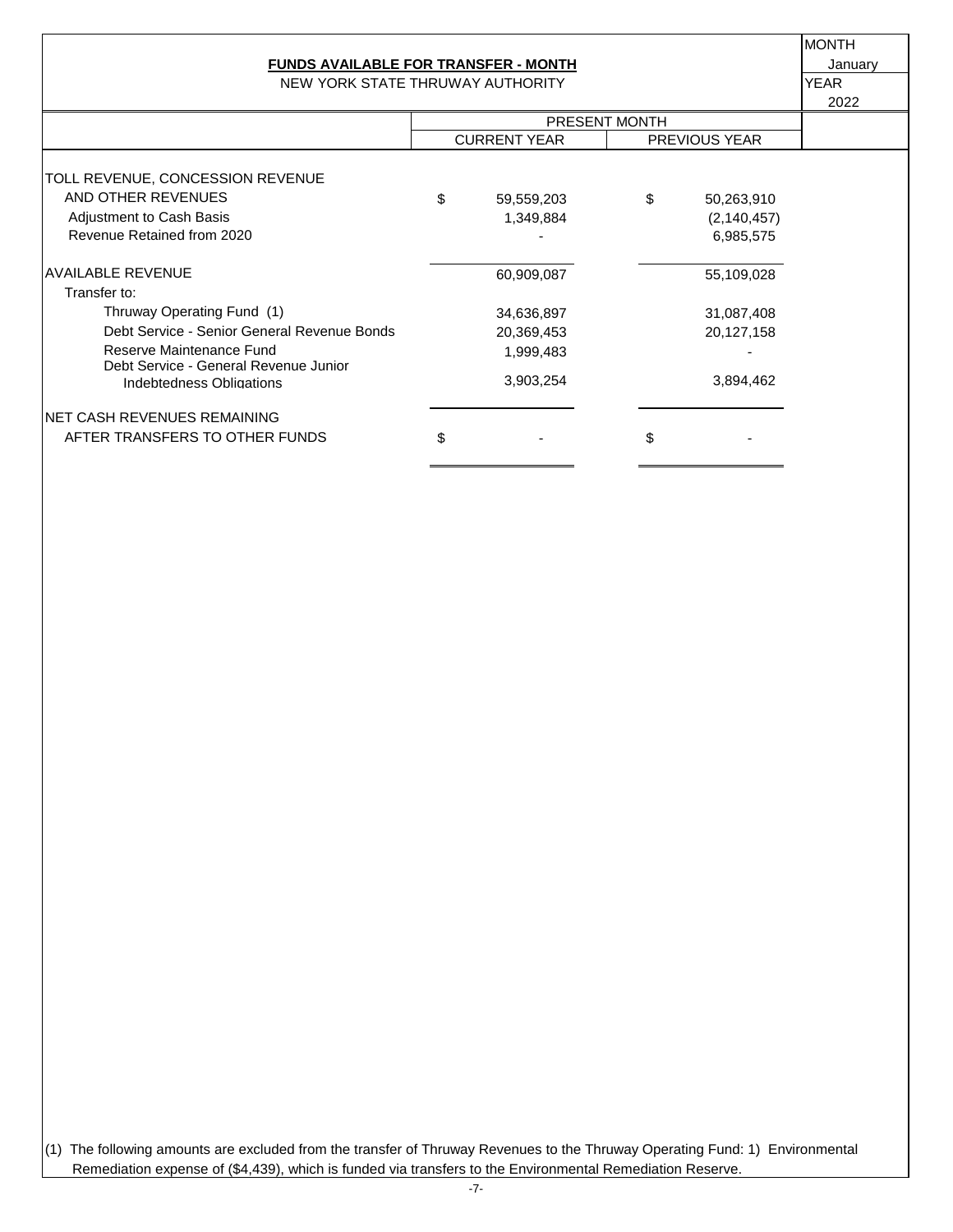#### **FUNDS AVAILABLE FOR TRANSFER - YEAR-TO-DATE FOR THE STAND ALL STANDARD AND ALL STANDARD ATTACKS**

NEW YORK STATE THRUWAY AUTHORITY VEAR

MONTH

|                                                                   |                     |    |                      | 2022 |  |
|-------------------------------------------------------------------|---------------------|----|----------------------|------|--|
|                                                                   | YEAR-TO-DATE        |    |                      |      |  |
|                                                                   | <b>CURRENT YEAR</b> |    | <b>PREVIOUS YEAR</b> |      |  |
|                                                                   |                     |    |                      |      |  |
| TOLL REVENUE, CONCESSION REVENUE                                  |                     |    |                      |      |  |
| AND OTHER REVENUES                                                | \$<br>59,559,203    | \$ | 50,263,910           |      |  |
| <b>Adjustment to Cash Basis</b>                                   | 1,349,884           |    | (2, 140, 457)        |      |  |
| Revenue Retained from 2020                                        |                     |    | 6,985,575            |      |  |
| <b>AVAILABLE REVENUE</b>                                          | 60,909,087          |    | 55,109,028           |      |  |
| Transfer to:                                                      |                     |    |                      |      |  |
| Thruway Operating Fund (1)                                        | 34,636,897          |    | 31,087,408           |      |  |
| Debt Service - Senior General Revenue Bonds                       | 20,369,453          |    | 20,127,158           |      |  |
| Reserve Maintenance Fund<br>Debt Service - General Revenue Junior | 1,999,483           |    |                      |      |  |
| Indebtedness Obligations                                          | 3,903,254           |    | 3,894,462            |      |  |
| INET CASH REVENUES REMAINING                                      |                     |    |                      |      |  |
| AFTER TRANSFERS TO OTHER FUNDS                                    | \$                  | \$ |                      |      |  |
|                                                                   |                     |    |                      |      |  |

(1) The following amounts are excluded from the transfer of Thruway Revenues to the Thruway Operating Fund: 1) Environmental Remediation expense of (\$4,439), which is funded via transfers to the Environmental Remediation Reserve.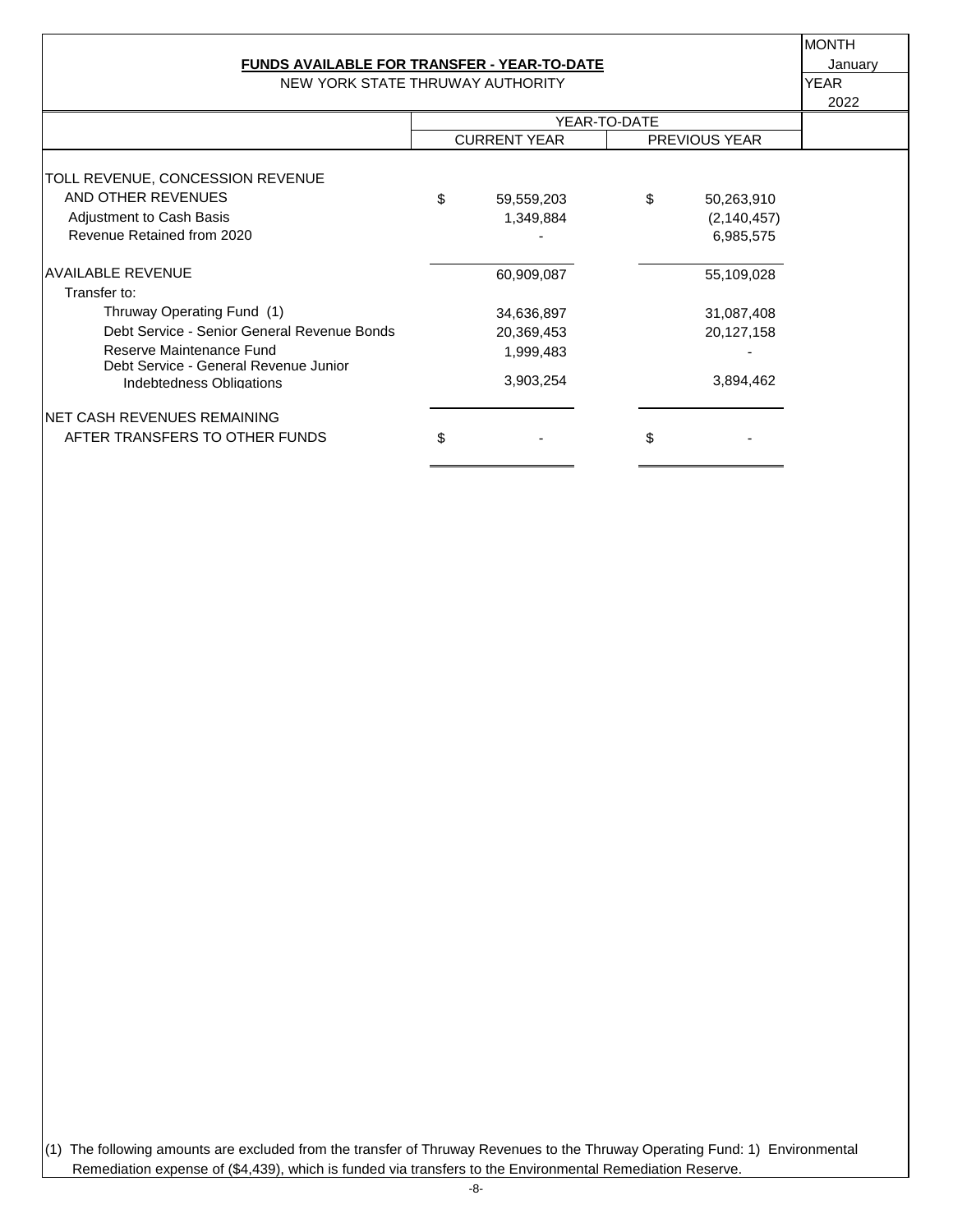|                                                                                                                 |                                 |                                                              |                                                   |                                           | AS OF                                     |
|-----------------------------------------------------------------------------------------------------------------|---------------------------------|--------------------------------------------------------------|---------------------------------------------------|-------------------------------------------|-------------------------------------------|
|                                                                                                                 |                                 | <b>DEBT SERVICE</b>                                          |                                                   |                                           | January                                   |
|                                                                                                                 |                                 | NEW YORK STATE THRUWAY AUTHORITY                             |                                                   |                                           | <b>YEAR</b><br>2022                       |
| <b>BONDS &amp; NOTES</b>                                                                                        | OUTSTANDING<br><b>PRINCIPAL</b> | <b>CURRENT YEAR</b><br><b>ACCRUAL</b><br><b>REQUIREMENTS</b> | <b>CURRENT</b><br><b>MONTH</b><br><b>ACCRUALS</b> | <b>ACCRUALS</b><br>YEAR TO<br><b>DATE</b> | <b>PAYMENTS</b><br>YEAR TO<br><b>DATE</b> |
| <b>GENERAL REVENUE BONDS</b>                                                                                    |                                 |                                                              |                                                   |                                           |                                           |
| Principal                                                                                                       |                                 |                                                              |                                                   |                                           |                                           |
|                                                                                                                 |                                 |                                                              |                                                   |                                           |                                           |
| Series I<br>Series J                                                                                            | \$<br>576,995,000               | \$<br>16,940,000                                             | \$<br>1,411,667                                   | \$<br>1,411,667                           | \$<br>26,810,000<br>16,145,000            |
| Series K                                                                                                        | 658,770,000                     | 29,395,000                                                   | 2,449,583                                         | 2,449,583                                 | 28,040,000                                |
| Series L                                                                                                        | 459,205,000                     | 57,245,000                                                   | 4,770,417                                         | 4,770,417                                 | 33,010,000                                |
| Series M                                                                                                        | 857,625,000                     |                                                              |                                                   |                                           |                                           |
| Series N                                                                                                        | 450,000,000                     |                                                              |                                                   |                                           |                                           |
| Series O                                                                                                        | 549,480,000                     | 9,390,000                                                    | 782,500                                           | 782,500                                   |                                           |
| <b>Total Principal</b>                                                                                          | 3,552,075,000                   | 112,970,000                                                  | 9,414,167                                         | 9,414,167                                 | 104,005,000                               |
| Interest                                                                                                        |                                 |                                                              |                                                   |                                           |                                           |
| Series I                                                                                                        | January 1 & July 1              |                                                              |                                                   |                                           | 657,800                                   |
| Series J                                                                                                        | January 1 & July 1              | 27,801,700                                                   | 2,316,808                                         | 2,316,808                                 | 14,304,475                                |
| Series K                                                                                                        | January 1 & July 1              | 32,481,138                                                   | 2,706,761                                         | 2,706,761                                 | 16,914,894                                |
| Series L                                                                                                        | January 1 & July 1              | 21,902,062                                                   | 1,825,172                                         | 1,825,172                                 | 11,758,381                                |
| Series M                                                                                                        | January 1 & July 1              | 26,266,236                                                   | 2,188,853                                         | 2,188,853                                 | 13,133,118                                |
| Series N                                                                                                        | January 1 & July 1              | 18,585,000                                                   | 1,548,750                                         | 1,548,750                                 | 9,292,500                                 |
| Series O                                                                                                        | January 1 & July 1              | 21,933,200                                                   | 1,827,767                                         | 1,827,767                                 | 5,117,747                                 |
| <b>Total Interest</b>                                                                                           |                                 | 148,969,336                                                  | 12,414,111                                        | 12,414,111                                | 71,178,915                                |
| <b>TOTAL GENERAL</b>                                                                                            |                                 |                                                              |                                                   |                                           |                                           |
| <b>REVENUE BONDS</b>                                                                                            | \$3,552,075,000                 | 261,939,336<br>\$                                            | 21,828,278<br>\$                                  | 21,828,278<br>\$                          | 175,183,915<br>\$                         |
| GENERAL REVENUE JUNIOR INDEBTEDNESS OBLIGATIONS                                                                 |                                 |                                                              |                                                   |                                           |                                           |
| Principal                                                                                                       |                                 |                                                              |                                                   |                                           |                                           |
| Series 2016A                                                                                                    | \$<br>849,500,000               | \$<br>250,000                                                | \$<br>20,833                                      | \$<br>20,833                              | \$<br>250,000                             |
| Series 2019B                                                                                                    | 1,691,575,000                   | 1,140,000                                                    | 95,000                                            | 95,000                                    | 1,090,000                                 |
| <b>Total Principal</b>                                                                                          | 2,541,075,000                   | 1,390,000                                                    | 115,833                                           | 115,833                                   | 1,340,000                                 |
| Interest                                                                                                        |                                 |                                                              |                                                   |                                           |                                           |
| Series 2016A                                                                                                    | January 1 & July 1              | 40,932,250                                                   | 3,505,248                                         | 3,505,248                                 | 20,471,125                                |
| Series 2019B                                                                                                    | January 1 & July 1              | 66,408,600                                                   | 5,534,050                                         | 5,534,050                                 | 33,231,550                                |
| <b>Total Interest</b>                                                                                           |                                 | 107,340,850                                                  | 9,039,298                                         | 9,039,298                                 | 53,702,675                                |
| <b>TOTAL GENERAL</b><br><b>REVENUE JUNIOR</b><br><b>INDEBTEDNESS</b><br><b>OBLIGATIONS 2016A &amp;</b><br>2019B | \$ 2,541,075,000                | 108,730,850<br>\$                                            | 9,155,131<br>$\sqrt[6]{\frac{1}{2}}$              | $\boldsymbol{\mathsf{S}}$<br>9,155,131    | \$<br>55,042,675                          |
|                                                                                                                 |                                 |                                                              |                                                   |                                           |                                           |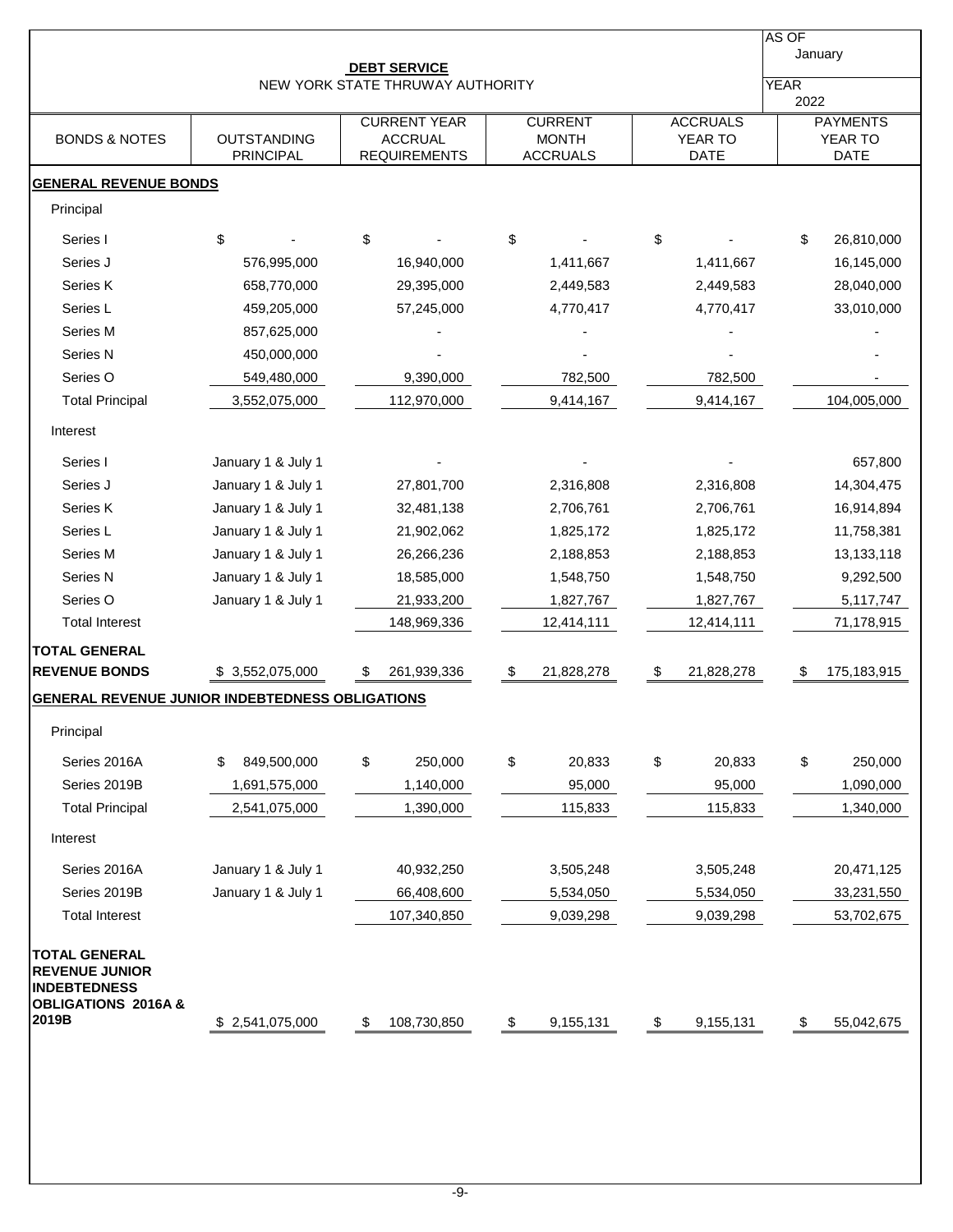|                                        |                | <b>COMPARATIVE SUMMARY STATEMENT OF DEPARTMENT</b> |                           |                           | <b>MONTH</b>        |     |  |
|----------------------------------------|----------------|----------------------------------------------------|---------------------------|---------------------------|---------------------|-----|--|
|                                        |                | <b>OPERATING EXPENSES AND BUDGET</b>               |                           |                           | January             |     |  |
|                                        |                | NEW YORK STATE THRUWAY AUTHORITY                   |                           |                           | YEAR                |     |  |
|                                        |                |                                                    |                           |                           | 2022                |     |  |
|                                        |                | <b>EXPENSES</b>                                    |                           |                           | % OF YEAR TO        |     |  |
| DEPARTMENT OR OFFICE                   |                |                                                    |                           |                           | DATE EXPENSE        |     |  |
|                                        | <b>CURRENT</b> | <b>YEAR TO</b>                                     | ANNUAL<br><b>BUDGETED</b> | ANNUAL<br><b>BUDGETED</b> | то<br>ANNUAL BUDGET |     |  |
|                                        | <b>MONTH</b>   | DATE                                               | AMOUNT (1)                | <b>BALANCE</b>            | (2)                 |     |  |
|                                        |                |                                                    |                           |                           |                     |     |  |
|                                        |                |                                                    |                           |                           |                     |     |  |
| <b>BOARD AND EXECUTIVE</b>             | \$<br>230,232  | \$<br>230,232                                      | \$<br>3,478,056           | \$<br>3,247,824           | 6.62                |     |  |
| <b>MEDIA RELATIONS &amp;</b>           |                |                                                    |                           |                           |                     |     |  |
| <b>COMMUNICATIONS</b>                  | 45,011         | 45,011                                             | 531,426                   | 486,415                   | 8.47                |     |  |
| <b>LEGAL</b>                           | 157,819        | 157,819                                            | 2,694,385                 | 2,536,566                 | 5.86                |     |  |
| <b>AUDIT &amp; MANAGEMENT SERVICES</b> | 85,370         | 85,370                                             | 1,349,567                 | 1,264,197                 | 6.33                |     |  |
| <b>ADMINISTRATIVE SERVICES</b>         | 323,518        | 323,518                                            | 5,501,044                 | 5,177,526                 | 5.88                |     |  |
| <b>INFORMATION TECHNOLOGY</b>          | 2,065,286      | 2,065,286                                          | 21,358,688                | 19,293,402                | 9.67                | (3) |  |
| <b>ENGINEERING SERVICES</b>            | 415,674        | 415,674                                            | 6,621,863                 | 6,206,189                 | 6.28                |     |  |
| <b>MAINTENANCE ENGINEERING</b>         |                |                                                    |                           |                           | 10.57               |     |  |
| <b>Thruway Maintenance</b>             | 10,591,366     | 10,591,366                                         | 93,881,106                | 83,289,740                | 11.28               | (3) |  |
| <b>Equipment Maintenance</b>           | 2,759,252      | 2,759,252                                          | 32,474,024                | 29,714,772                | 8.50                |     |  |
| <b>FINANCE AND ACCOUNTS</b>            | 518,380        | 518,380                                            | 6,592,957                 | 6,074,577                 | 7.86                |     |  |
| <b>OPERATIONS</b>                      |                |                                                    |                           |                           | 9.28                |     |  |
| <b>Traffic and Services</b>            | 829,684        | 829,684                                            | 10,642,182                | 9,812,498                 | 7.80                |     |  |
| <b>Toll Collection</b>                 | 8,306,134      | 8,306,134                                          | 87,811,073                | 79,504,939                | 9.46                | (3) |  |
| <b>SUBTOTAL</b>                        | 26,327,726     | 26,327,726                                         | 272,936,371               | 246,608,645               | 9.65                |     |  |
|                                        |                |                                                    |                           |                           |                     |     |  |
| <b>GENERAL CHARGES</b>                 |                |                                                    |                           |                           |                     |     |  |
| <b>UNDISTRIBUTED</b>                   | 8,304,732      | 8,304,732                                          | 102,826,831               | 94,522,099                | 8.08                |     |  |
| TOTAL DEPARTMENTAL EXPENSES (4)        | 34,632,458     | 34,632,458                                         | 375,763,202               | 341,130,744               | 9.22                |     |  |
|                                        |                |                                                    |                           |                           |                     |     |  |
| ADJUSTMENT FOR CLAIMS,                 |                |                                                    |                           |                           |                     |     |  |
| <b>ENVIRONMENTAL REMEDIATION &amp;</b> |                |                                                    |                           |                           |                     |     |  |
| OTHER PROVISIONS                       | 4,439          | 4,439                                              |                           | (4, 439)                  |                     |     |  |
|                                        |                |                                                    |                           |                           |                     |     |  |
| TOTAL FUNDED THRUWAY                   |                |                                                    |                           |                           |                     |     |  |
| <b>OPERATING EXPENSES</b>              |                |                                                    |                           |                           |                     |     |  |
| AND PROVISIONS                         | 34,636,897     | 34,636,897                                         | \$375,763,202             | \$341,126,305             | 9.22                |     |  |
|                                        |                |                                                    |                           |                           |                     |     |  |
| UNFUNDED RETIREE                       |                |                                                    |                           |                           |                     |     |  |
| HEALTH INSURANCE (4) (5)               |                |                                                    |                           |                           |                     |     |  |
|                                        |                |                                                    |                           |                           |                     |     |  |
| PENSION ADJUSTMENT (4) (6)             |                |                                                    |                           |                           |                     |     |  |
|                                        |                |                                                    |                           |                           |                     |     |  |
| TOTAL THRUWAY OPERATING                |                |                                                    |                           |                           |                     |     |  |
| <b>EXPENSES AND PROVISIONS</b>         | \$ 34,636,897  | \$ 34,636,897                                      |                           |                           |                     |     |  |

(1) Total Annual Budgeted Amount includes Resolutions through Board Meeting Number 753 held on March 28, 2022.

(2) Normal Expense Percentage through this month is 8.33%.

(3) Note E.

(4) Total Thruway Operating Expenses on pages 3 and 4 consist of Total Departmental Expenses, Unfunded Retiree Health Insurance and Pension Expense Adjustment.

(5) Note D.

(6) Note C.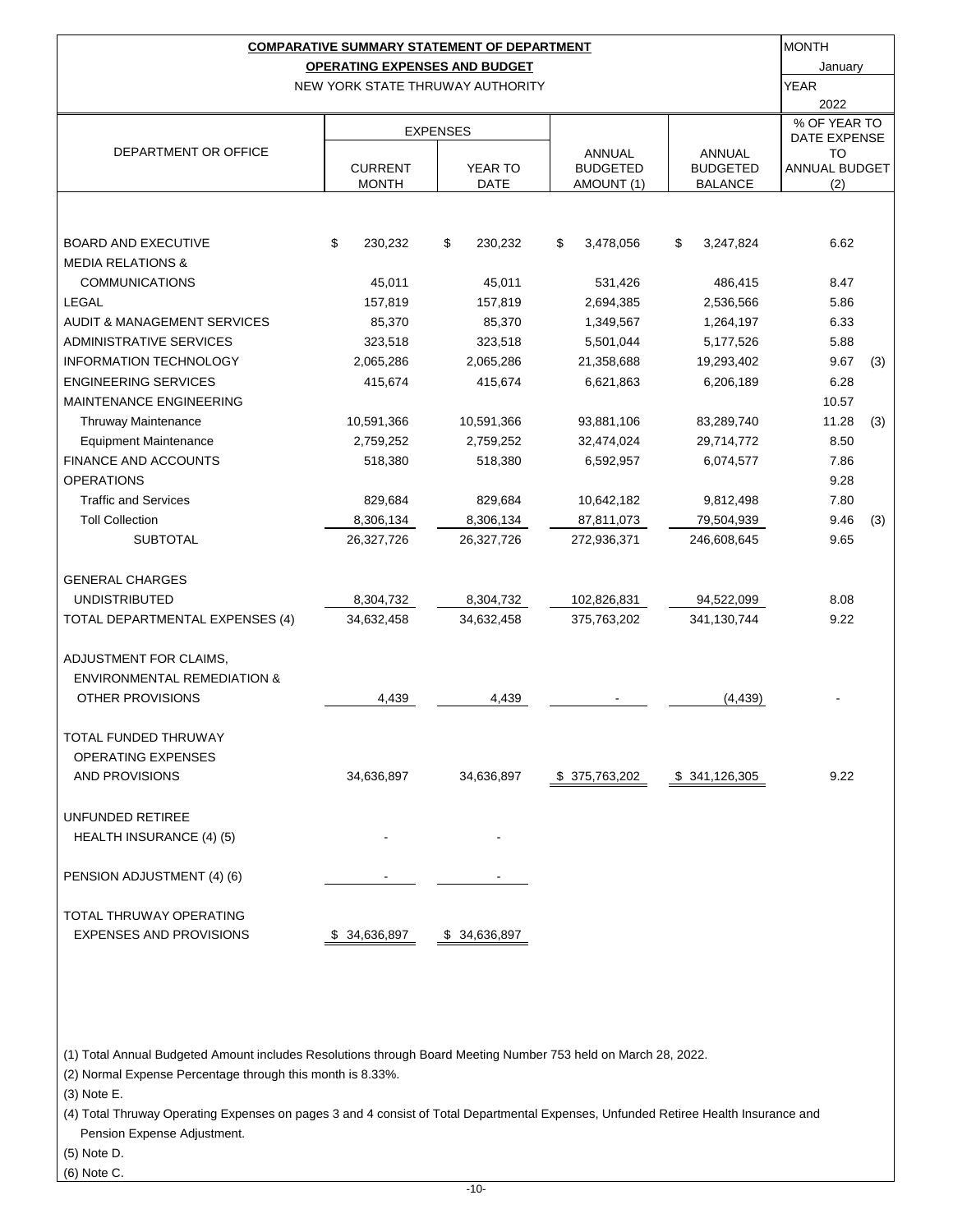|                                           | <b>MONTH</b><br><b>YEAR</b> | January<br>2022                           |                            |                                       |                           |                                                   |                                                   |                                   |                             |                          |
|-------------------------------------------|-----------------------------|-------------------------------------------|----------------------------|---------------------------------------|---------------------------|---------------------------------------------------|---------------------------------------------------|-----------------------------------|-----------------------------|--------------------------|
| <b>Funded From</b>                        |                             | <b>Reserve Maintenance</b><br><b>Fund</b> |                            | <b>General Reserve</b><br><b>Fund</b> |                           | <b>Facilities Capital</b><br>Improvement Fund (1) |                                                   | <b>Construction</b><br>Fund $(2)$ |                             |                          |
|                                           |                             | <b>Capital Projects and</b><br>Equipment  |                            | <b>State Police</b>                   |                           | Governor Mario M.<br><b>Cuomo Bridge</b>          |                                                   | <b>Capital Projects</b>           |                             | Summary<br><b>Totals</b> |
| <b>Beginning Balances</b>                 | \$                          | 92,720,670                                | \$                         | 44,134,832                            | \$                        | 9,695,920                                         | \$                                                | 433,760,157                       | \$                          | 580,311,579              |
| <b>Receipts</b>                           |                             |                                           |                            |                                       |                           |                                                   |                                                   |                                   |                             |                          |
| Provisions (3)                            | \$                          | 1,999,483                                 | \$                         |                                       | \$                        |                                                   |                                                   | N/A                               | \$                          | 1,999,483                |
| <b>Loan Proceeds and Payments</b>         |                             |                                           |                            |                                       |                           |                                                   |                                                   |                                   |                             |                          |
| <b>Net Proceeds from Bond Issuance</b>    |                             |                                           |                            |                                       |                           |                                                   |                                                   |                                   |                             |                          |
| <b>Auction/Settlement Proceeds</b>        |                             |                                           |                            | N/A                                   |                           | N/A                                               |                                                   |                                   |                             |                          |
| <b>Interest Earnings</b>                  |                             | N/A                                       |                            | N/A                                   |                           |                                                   |                                                   | 25,584                            |                             | 25,584                   |
| <b>Federal and Other Aid</b>              |                             | (136, 734)                                |                            |                                       |                           |                                                   |                                                   |                                   |                             | (136, 734)               |
| Total                                     | \$                          | 1,862,749                                 | \$                         |                                       | \$                        |                                                   | \$                                                | 25,584                            | \$                          | 1,888,333                |
| <b>Capital Expenditures</b>               |                             |                                           |                            |                                       |                           |                                                   |                                                   |                                   |                             |                          |
| January                                   | \$                          | 2,572,389                                 | \$                         |                                       | \$                        | 2,431,135                                         | \$                                                | 4,630,690                         | \$                          | 9,634,214                |
| February                                  |                             |                                           |                            |                                       |                           |                                                   |                                                   |                                   |                             |                          |
| March                                     |                             |                                           |                            |                                       |                           |                                                   |                                                   |                                   |                             |                          |
| <b>April</b>                              |                             |                                           |                            |                                       |                           |                                                   |                                                   |                                   |                             |                          |
| May                                       |                             |                                           |                            |                                       |                           |                                                   |                                                   |                                   |                             |                          |
| June                                      |                             |                                           |                            |                                       |                           |                                                   |                                                   |                                   |                             |                          |
| July                                      |                             |                                           |                            |                                       |                           |                                                   |                                                   |                                   |                             |                          |
| <b>August</b>                             |                             |                                           |                            |                                       |                           |                                                   |                                                   |                                   |                             |                          |
| September                                 |                             |                                           |                            |                                       |                           |                                                   |                                                   |                                   |                             |                          |
| October                                   |                             |                                           |                            |                                       |                           |                                                   |                                                   |                                   |                             |                          |
| <b>November</b>                           |                             |                                           |                            |                                       |                           |                                                   |                                                   |                                   |                             |                          |
| <b>December</b>                           |                             |                                           |                            |                                       |                           |                                                   |                                                   |                                   |                             |                          |
| <b>Subtotal</b>                           | \$                          | 2,572,389                                 | \$                         |                                       | \$                        | 2,431,135                                         | \$                                                | 4,630,690                         | \$                          | 9,634,214                |
| <b>State Police Operating Expense</b>     |                             | N/A                                       |                            | 4,921,788                             |                           | N/A                                               |                                                   | N/A                               |                             | 4,921,788                |
| <b>Interest Expense</b>                   |                             | N/A                                       |                            |                                       |                           |                                                   |                                                   | N/A                               |                             |                          |
| <b>Total</b>                              | $\sqrt[6]{\frac{1}{2}}$     | 2,572,389                                 | $\boldsymbol{\mathsf{\$}}$ | 4,921,788                             | $\sqrt[6]{\frac{1}{2}}$   | 2,431,135                                         | $\,$                                              | 4,630,690                         | $\boldsymbol{\mathfrak{s}}$ | 14,556,002               |
| <b>Adjustments to Cash Basis</b>          |                             |                                           |                            |                                       |                           |                                                   |                                                   |                                   |                             |                          |
| Transfers to and from other funds         | \$                          | (545, 905)                                | \$                         | 10,886,627                            | \$                        | 1,209,309                                         | \$                                                | 3,178,046                         | \$                          | 14,728,077               |
| <b>Change in Receivables and Payables</b> |                             | (355, 558)                                |                            | (6,588,472)                           |                           | (200)                                             |                                                   | (3,327,809)                       |                             | (10, 272, 039)           |
| <b>Total</b>                              | $\frac{\$}{}$               | (901, 463)                                | $\sqrt[6]{\frac{1}{2}}$    | 4,298,155                             | $\sqrt[6]{\frac{1}{2}}$   | 1,209,109                                         | $\sqrt[6]{\frac{2}{5}}$                           | (149, 763)                        | $\sqrt{2}$                  | 4,456,038                |
| <b>Ending Balances</b>                    | $\sqrt[6]{2}$               | 91,109,567                                | $\boldsymbol{\mathsf{S}}$  | 43,511,199                            | $\sqrt[6]{3}$             | 8,473,894                                         | $\, \, \raisebox{-1.5pt}{\text{\circle*{1.5}}}\,$ | 429,005,288                       | $\boldsymbol{\mathsf{\$}}$  | 572,099,948              |
| <b>Budgeted</b>                           |                             |                                           |                            |                                       |                           |                                                   |                                                   |                                   |                             |                          |
| <b>Provisions</b>                         | \$                          | 132,856,373                               | \$                         | 65,047,962                            | $\boldsymbol{\mathsf{S}}$ |                                                   |                                                   | N/A                               | \$                          | 197,904,335              |
| <b>Expenditures</b>                       | $\sqrt[6]{\frac{1}{2}}$     | 132,826,373                               | $\sqrt{2}$                 | 30,000                                | $\sqrt[6]{\frac{1}{2}}$   | 50,000,000                                        | $\sqrt{2}$                                        | 214,481,854                       | $\sqrt{2}$                  | 397,338,227              |

**(1) The Facilities Capital Improvement Fund includes funds to pay Governor Mario M. Cuomo Bridge project costs. These project costs are detailed on page 12. (2) The Construction Fund is used to account for proceeds from the issuance of General Revenue Bonds. It includes funds to pay Capital Program costs, as well as interest and issuance costs on the General Revenue Bonds, Series O.**

**(3) See page 8.**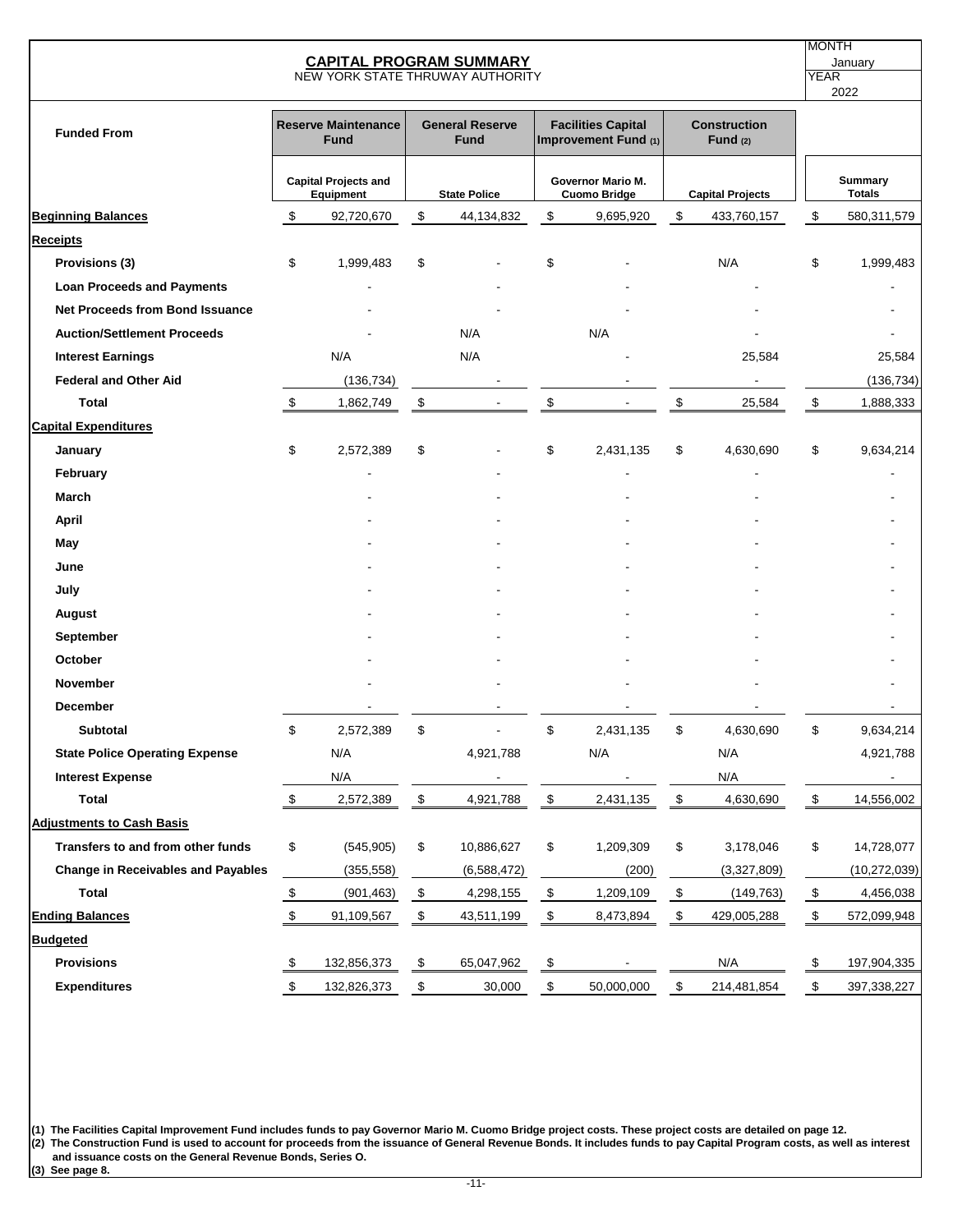| <b>MONTH</b><br><b>GOVERNOR MARIO M. CUOMO BRIDGE</b> |               |                |            |                |               |                 |  |  |  |  |  |
|-------------------------------------------------------|---------------|----------------|------------|----------------|---------------|-----------------|--|--|--|--|--|
| New York State Thruway Authority                      |               |                |            |                |               |                 |  |  |  |  |  |
|                                                       |               | <b>Monthly</b> |            | Year-to-Date   |               | Life-to-Date    |  |  |  |  |  |
| <b>Funding Sources:</b>                               |               |                |            |                |               |                 |  |  |  |  |  |
| <b>Thruway Revenues</b>                               | \$            | 2,431,135      | \$         | 2,431,135      | $\frac{1}{2}$ | 117,654,281     |  |  |  |  |  |
| <b>Debt Proceeds</b>                                  |               |                |            |                |               | 2,492,259,475   |  |  |  |  |  |
| State of New York                                     |               |                |            |                |               | 1,200,000,000   |  |  |  |  |  |
| <b>NYSDOT</b>                                         |               |                |            |                |               | 33, 157, 570    |  |  |  |  |  |
| <b>MTA</b>                                            |               |                |            |                |               | 35,511,512      |  |  |  |  |  |
| Other                                                 |               |                |            |                |               | 1,561,452       |  |  |  |  |  |
| <b>Total Funding Sources</b>                          | $\sqrt[6]{3}$ | 2,431,135      | $\sqrt{3}$ | 2,431,135      |               | \$3,880,144,290 |  |  |  |  |  |
| Expenditures: (1)                                     |               |                |            |                |               |                 |  |  |  |  |  |
| Pre-Design-Build                                      | \$            |                | \$         |                | \$            | 152,801,305     |  |  |  |  |  |
| Design-Build:                                         |               |                |            |                |               |                 |  |  |  |  |  |
| Design-Build Contract                                 | \$            |                | \$         |                | \$            | 3,446,457,071   |  |  |  |  |  |
| <b>Construction Contracts</b>                         |               | 2,267,657      |            | 2,267,657      |               | 54,141,160      |  |  |  |  |  |
| <b>Engineering Agreements</b>                         |               |                |            |                |               | 158,680,702     |  |  |  |  |  |
| Financial & Legal Agreements                          |               |                |            |                |               | 4,830,235       |  |  |  |  |  |
| <b>Governmental Support Services</b>                  |               |                |            |                |               | 4,368,858       |  |  |  |  |  |
| <b>Community Benefit</b>                              |               |                |            |                |               | 9,724,598       |  |  |  |  |  |
| <b>Thruway Staff</b>                                  |               | 127,899        |            | 127,899        |               | 45,418,716      |  |  |  |  |  |
| <b>Real Property Acquisitions</b>                     |               |                |            | $\blacksquare$ |               | 2,601,280       |  |  |  |  |  |
| Other                                                 |               | 35,579         |            | 35,579         |               | 1,120,365       |  |  |  |  |  |
| <b>Total Design-Build</b>                             | \$            | 2,431,135      | \$         | 2,431,135      | S.            | 3,727,342,985   |  |  |  |  |  |
| <b>Total Expenditures</b>                             | \$            | 2,431,135      | \$         | 2,431,135      | \$            | 3,880,144,290   |  |  |  |  |  |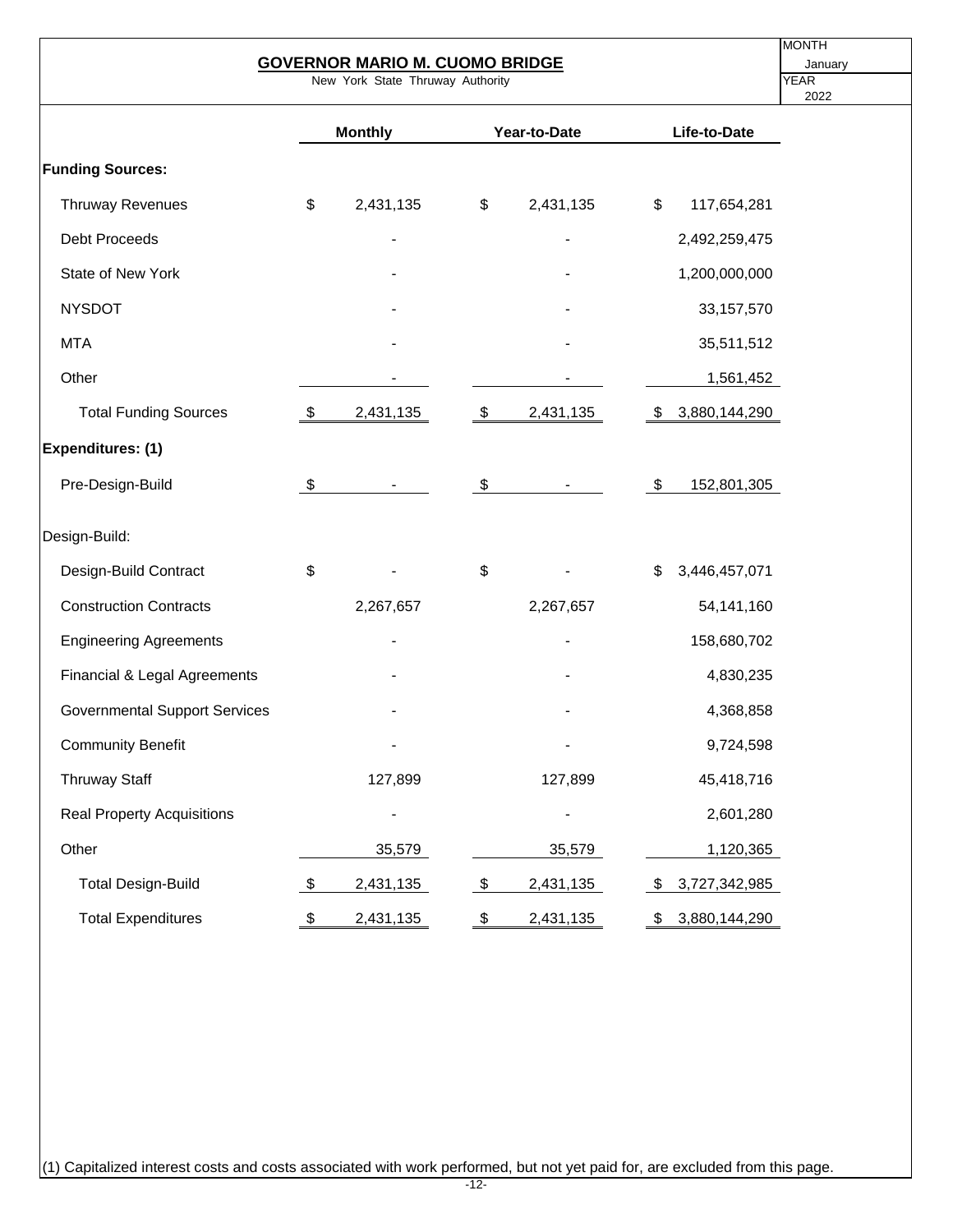|                        |                 |          |                      | <b>GROSS SALES OF RESTAURANTS (1)</b>                              |                 |          |                 |      | Month      | January                  |
|------------------------|-----------------|----------|----------------------|--------------------------------------------------------------------|-----------------|----------|-----------------|------|------------|--------------------------|
|                        |                 |          |                      | NEW YORK STATE THRUWAY AUTHORITY                                   |                 |          |                 | Year |            | 2022                     |
|                        |                 |          |                      | GROSS SALES (Subject to audit of operator's records)               |                 |          |                 |      |            |                          |
|                        |                 |          | <b>CURRENT MONTH</b> |                                                                    |                 |          | YEAR-TO-DATE    |      |            |                          |
| Service Area           | Current         |          | Previous             | $%$ of                                                             | Current         |          | Previous        |      | Amount of  | $%$ of                   |
|                        | Year            |          | Year                 | Change                                                             | Year            |          | Year            |      | Change     | Change                   |
|                        |                 |          |                      | <b>EMPIRE STATE THRUWAY PARTNERSHIP/HMSHOST CORPORATION</b>        |                 |          |                 |      |            |                          |
| Ardsley                | \$              |          | \$<br>76,553         | (100.00)                                                           | \$              |          | \$<br>76,553    | \$   | (76, 553)  | (100.00)                 |
| Sloatsburg             | 303,200         |          | 257,080              | 17.94                                                              | 303,200         |          | 257,080         |      | 46,120     | 17.94                    |
| Plattekill             |                 |          | 283,447              | (100.00)                                                           |                 |          | 283,447         |      | (283, 447) | (100.00)                 |
| Ulster                 | 388,868         |          | 200,288              | 94.15                                                              | 388,868         |          | 200,288         |      | 188,580    | 94.15                    |
| <b>New Baltimore</b>   |                 |          | 288,270              | (100.00)                                                           |                 |          | 288,270         |      | (288, 270) | (100.00)                 |
| Pattersonville         | 210,778         |          | 163,084              | 29.25                                                              | 210,778         |          | 163,084         |      | 47,694     | 29.25                    |
| <b>Indian Castle</b>   | $\blacksquare$  |          | 103,416              | (100.00)                                                           |                 |          | 103,416         |      | (103, 416) | (100.00)                 |
| Iroquois               |                 |          | 128,211              | (100.00)                                                           |                 |          | 128,211         |      | (128, 211) | (100.00)                 |
| Oneida                 | 171,449         |          | 108,432              | 58.12                                                              | 171,449         |          | 108,432         |      | 63,017     | 58.12                    |
| Chittenango            |                 |          | 102,606              | (100.00)                                                           |                 |          | 102,606         |      | (102, 606) | (100.00)                 |
| Junius Ponds           |                 |          | 96,465               | (100.00)                                                           |                 |          | 96,465          |      | (96, 465)  | (100.00)                 |
| <b>Clifton Springs</b> |                 |          | 151,536              | (100.00)                                                           |                 |          | 151,536         |      | (151, 536) | (100.00)                 |
| <b>TOTAL SALES</b>     | \$<br>1,074,295 |          | \$<br>1,959,388      | (45.17)                                                            | \$<br>1,074,295 |          | \$<br>1,959,388 | \$   | (885,093)  | (45.17)                  |
| <b>REVENUES</b>        | \$              |          | \$                   |                                                                    | \$              |          | \$              | \$   |            | $\overline{\phantom{a}}$ |
|                        |                 |          |                      | <b>EMPIRE STATE THRUWAY PARTNERSHIP/DELAWARE NORTH CORPORATION</b> |                 |          |                 |      |            |                          |
| Seneca                 | \$<br>119,825   |          | \$<br>72,797         | 64.60                                                              | \$<br>119,825   |          | \$<br>72,797    | \$   | 47,028     | 64.60                    |
| Scottsville            | 187,109         |          | 89,770               | 108.43                                                             | 187,109         |          | 89,770          |      | 97,339     | 108.43                   |
| Pembroke               |                 |          | 131,610              | (100.00)                                                           |                 |          | 131,610         |      | (131, 610) | (100.00)                 |
| Clarence               |                 |          | 72,197               | (100.00)                                                           |                 |          | 72,197          |      | (72, 197)  | (100.00)                 |
| <b>TOTAL SALES</b>     | \$<br>306,934   |          | \$<br>366,374        | (16.22)                                                            | \$<br>306,934   |          | \$<br>366,374   | \$   | (59, 440)  | (16.22)                  |
| <b>REVENUES</b>        | \$              |          | \$<br>34,806         | (100.00)                                                           | \$              |          | \$<br>34,806    | \$   | (34, 806)  | (100.00)                 |
|                        |                 |          |                      | <b>McDONALD'S CORPORATION</b>                                      |                 |          |                 |      |            |                          |
| Ramapo                 | \$<br>257,003   |          | \$<br>241,895        | 6.25                                                               | \$<br>257,003   |          | \$<br>241,895   | \$   | 15,108     | 6.25                     |
| Modena                 | 409,964         |          | 352,869              | 16.18                                                              | 409,964         |          | 352,869         |      | 57,095     | 16.18                    |
| Malden                 | 532,912         |          | 233,487              | 128.24                                                             | 532,912         |          | 233,487         |      | 299,425    | 128.24                   |
| Guilderland            | 126,582         |          | 106,521              | 18.83                                                              | 126,582         |          | 106,521         |      | 20,061     | 18.83                    |
| Mohawk                 | 168,264         |          | 115,848              | 45.25                                                              | 168,264         |          | 115,848         |      | 52,416     | 45.25                    |
| Schuyler               | 186,046         |          | 77,937               | 138.71                                                             | 186,046         |          | 77,937          |      | 108,109    | 138.71                   |
| DeWitt                 | 102,800         |          | 74,103               | 38.73                                                              | 102,800         |          | 74,103          |      | 28,697     | 38.73                    |
| Warners                |                 |          |                      | 46.62                                                              |                 |          |                 |      |            |                          |
| Port Byron             | 227,838         |          | 155,391              | 59.46                                                              | 227,838         |          | 155,391         |      | 72,447     | 46.62<br>59.46           |
|                        | 205,224         |          | 128,699              |                                                                    | 205,224         |          | 128,699         |      | 76,525     |                          |
| Ontario                | 159,272         |          | 112,862              | 41.12                                                              | 159,272         |          | 112,862         |      | 46,410     | 41.12                    |
| Angola                 | 331,039         |          | 249,449              | 32.71                                                              | 331,039         |          | 249,449         |      | 81,590     | 32.71                    |
| <b>TOTAL SALES</b>     | \$<br>2,706,945 | $(2)$ \$ | 1,849,061            | 46.40                                                              | \$<br>2,706,945 | $(2)$ \$ | 1,849,061       | \$   | 857,883    | 46.40                    |
| <b>REVENUES</b>        | \$<br>162,417   | $(2)$ \$ | 110,943              | 46.40                                                              | \$<br>162,417   | $(2)$ \$ | 110,943         | \$   | 51,474     | 46.40                    |
| <b>GRAND TOTALS</b>    |                 |          |                      |                                                                    |                 |          |                 |      |            |                          |
| SALES                  | \$<br>4,088,174 | $(2)$ \$ | 4,174,823            | (2.08)                                                             | \$<br>4,088,174 | $(2)$ \$ | 4,174,823       | \$   | (86, 650)  | (2.08)                   |
| <b>REVENUES</b>        | \$<br>162,417   | $(2)$ \$ | 145,749              | 11.44                                                              | \$<br>162,417   | $(2)$ \$ | 145,749         | \$   | 16,668     | 11.44                    |

(1) Note F.

(2) Includes adjustment for December 2021 as reported by McDonalds.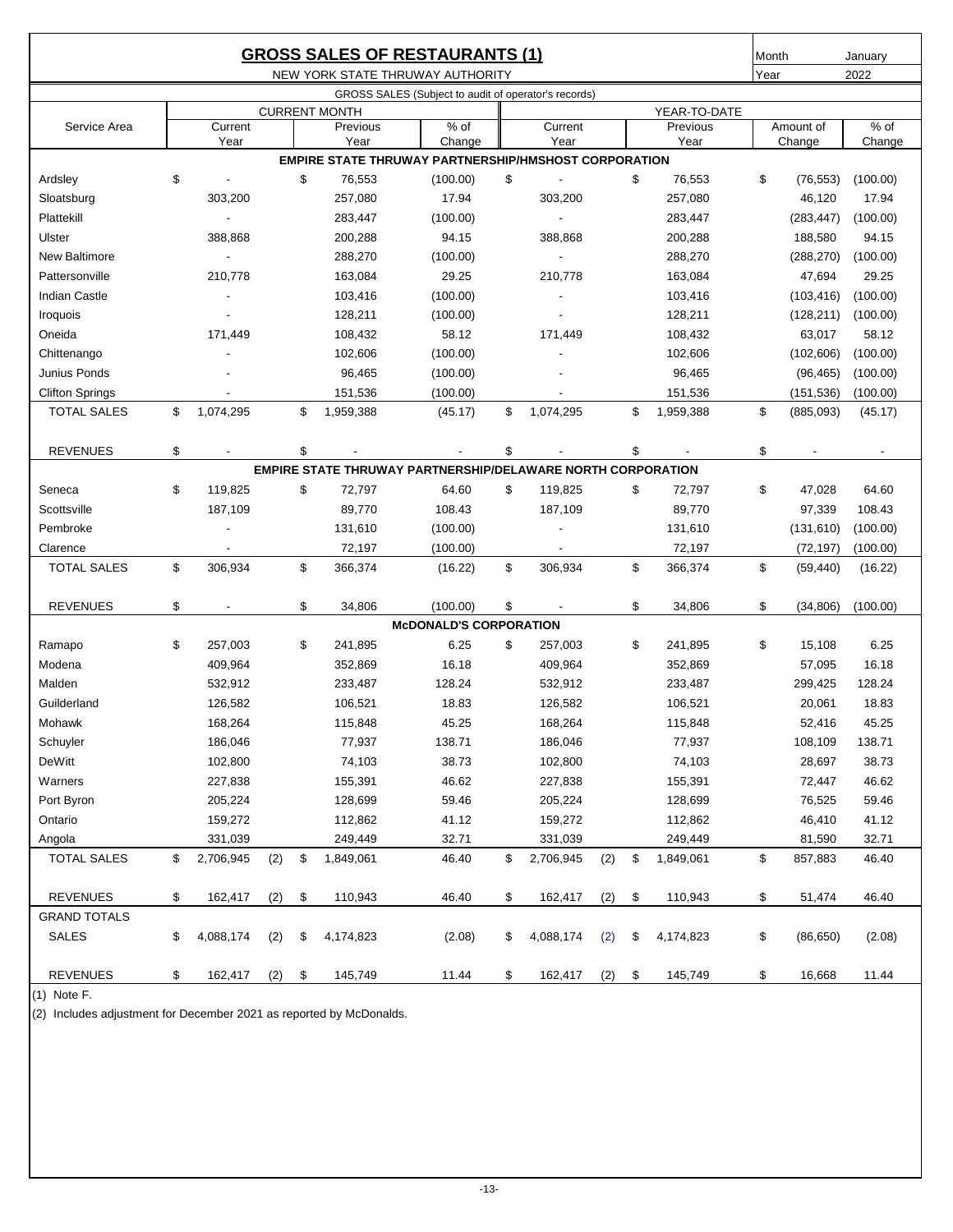|                                                                  |    |                   |     |    | <b>GALLONS OF MOTOR FUEL DELIVERED TO GAS STATIONS(1)</b>      |     |                           |    |                   |     |                    |          | Month |            | January            |
|------------------------------------------------------------------|----|-------------------|-----|----|----------------------------------------------------------------|-----|---------------------------|----|-------------------|-----|--------------------|----------|-------|------------|--------------------|
|                                                                  |    |                   |     |    | NEW YORK STATE THRUWAY AUTHORITY                               |     |                           |    |                   |     |                    |          | Year  |            | 2022               |
|                                                                  |    |                   |     |    | GALLONS OF MOTOR FUEL (Subject to audit of operator's records) |     |                           |    |                   |     |                    |          |       |            |                    |
|                                                                  |    |                   |     |    | <b>CURRENT MONTH</b>                                           |     |                           |    |                   |     | YEAR-TO-DATE       |          |       |            |                    |
| Service Area                                                     |    | Current           |     |    | Previous                                                       |     | $%$ of<br>Change          |    | Current           |     | Previous           |          |       | Amount of  | $%$ of             |
| Year<br>Year<br>Year<br>Year<br>Change<br>Change<br>SUNOCO, INC. |    |                   |     |    |                                                                |     |                           |    |                   |     |                    |          |       |            |                    |
| Ardsley                                                          |    | 36,844            |     |    | 107,830                                                        |     | (65.83)                   |    | 36,844            |     | 107,830            |          |       | (70, 986)  |                    |
| Ramapo                                                           |    | 140,687           |     |    | 182,654                                                        |     | (22.98)                   |    | 140,687           |     | 182,654            |          |       | (41, 967)  | (65.83)<br>(22.98) |
| Sloatsburg                                                       |    | 148,815           |     |    | 180,802                                                        |     | (17.69)                   |    | 148,815           |     | 180,802            |          |       |            | (17.69)            |
| Modena                                                           |    |                   |     |    | 181,804                                                        |     | (9.43)                    |    |                   |     | 181,804            |          |       | (31, 987)  |                    |
| Plattekill                                                       |    | 164,660<br>96,407 |     |    | 192,839                                                        |     |                           |    | 164,660<br>96,407 |     | 192,839            |          |       | (17, 144)  | (9.43)             |
| Ulster                                                           |    |                   |     |    | 171,547                                                        |     | (50.01)                   |    | 165,844           |     | 171,547            |          |       | (96, 432)  | (50.01)            |
| Oneida                                                           |    | 165,844           |     |    |                                                                |     | (3.32)                    |    |                   |     |                    |          |       | (5,703)    | (3.32)             |
| Chittenango                                                      |    | 97,336<br>64,572  |     |    | 114,976<br>120,583                                             |     | (15.34)<br>(46.45)        |    | 97,336<br>64,572  |     | 114,976<br>120,583 |          |       | (17, 640)  | (15.34)            |
| <b>DeWitt</b>                                                    |    |                   |     |    |                                                                |     |                           |    |                   |     |                    |          |       | (56, 011)  | (46.45)            |
| Junius Ponds                                                     |    | 65,304            |     |    | 66,794                                                         |     | (2.23)                    |    | 65,304            |     | 66,794             |          |       | (1,490)    | (2.23)             |
|                                                                  |    | 58,574            |     |    | 112,677                                                        |     | (48.02)                   |    | 58,574            |     | 112,677            |          |       | (54, 103)  | (48.02)            |
| <b>Clifton Springs</b>                                           |    | 76,088            |     |    | 128,423                                                        |     | (40.75)                   |    | 76,088            |     | 128,423            |          |       | (52, 335)  | (40.75)            |
| Ontario<br>Pembroke                                              |    | 90,805            |     |    | 86,750                                                         |     | 4.67                      |    | 90,805            |     | 86,750             |          |       | 4,055      | 4.67               |
|                                                                  |    | 80,816            |     |    | 128,191                                                        |     | (36.96)                   |    | 80,816            |     | 128,191            |          |       | (47, 375)  | (36.96)            |
| Clarence                                                         |    | 75,307            |     |    | 103,348                                                        |     | (27.13)                   |    | 75,307            |     | 103,348            |          |       | (28, 041)  | (27.13)            |
| Angola E                                                         |    | 102,115           |     |    | 98,093                                                         |     | 4.10                      |    | 102,115           |     | 98,093             |          |       | 4,022      | 4.10               |
| Angola W                                                         |    | 87,404            |     |    | 88,024                                                         |     | (0.70)                    |    | 87,404            |     | 88,024             |          |       | (620)      | (0.70)             |
| <b>TOTAL GALLONS</b>                                             |    | 1,551,578         | (2) |    | 2,065,335                                                      |     | (24.88)                   |    | 1,551,578         | (2) | 2,065,335          |          |       | (513, 757) | (24.88)            |
| <b>REVENUES</b>                                                  | \$ | 42,834            |     | \$ | 44,613                                                         | (3) | (3.99)                    | \$ | 42,834            |     | \$<br>44,613       | (3)      | \$    | (1,779)    | (3.99)             |
|                                                                  |    |                   |     |    |                                                                |     | <b>DUNNE-MANNING, INC</b> |    |                   |     |                    |          |       |            |                    |
| Malden                                                           |    | 202,227           |     |    | 145,004                                                        |     | 39.46                     |    | 202,227           |     | 145,004            |          |       | 57,223     | 39.46              |
| New Baltimore                                                    |    | 137,736           |     |    | 208,008                                                        |     | (33.78)                   |    | 137,736           |     | 208,008            |          |       | (70, 272)  | (33.78)            |
| Guilderland                                                      |    | 99,896            |     |    | 83,250                                                         |     | 20.00                     |    | 99,896            |     | 83,250             |          |       | 16,646     | 20.00              |
| Pattersonville                                                   |    | 153,521           |     |    | 125,298                                                        |     | 22.52                     |    | 153,521           |     | 125,298            |          |       | 28,223     | 22.52              |
| Mohawk                                                           |    | 116,002           |     |    | 86,550                                                         |     | 34.03                     |    | 116,002           |     | 86,550             |          |       | 29,452     | 34.03              |
| <b>Indian Castle</b>                                             |    | 67,050            |     |    | 98,250                                                         |     | (31.76)                   |    | 67,050            |     | 98,250             |          |       | (31, 200)  | (31.76)            |
| Iroquois                                                         |    | 65,705            |     |    | 113,500                                                        |     | (42.11)                   |    | 65,705            |     | 113,500            |          |       | (47, 795)  | (42.11)            |
| Schuyler                                                         |    | 113,980           |     |    | 58,200                                                         |     | 95.84                     |    | 113,980           |     | 58,200             |          |       | 55,780     | 95.84              |
| Warners                                                          |    | 159,749           |     |    | 109,150                                                        |     | 46.36                     |    | 159,749           |     | 109,150            |          |       | 50,599     | 46.36              |
| Port Byron                                                       |    | 124,957           |     |    | 90,500                                                         |     | 38.07                     |    | 124,957           |     | 90,500             |          |       | 34,457     | 38.07              |
| Seneca                                                           |    | 121,400           |     |    | 83,700                                                         |     | 45.04                     |    | 121,400           |     | 83,700             |          |       | 37,700     | 45.04              |
| Scottsville                                                      |    | 124,050           |     |    | 68,600                                                         |     | 80.83                     |    | 124,050           |     | 68,600             |          |       | 55,450     | 80.83              |
| <b>TOTAL GALLONS</b>                                             |    | 1,486,273         | (2) |    | 1,270,010                                                      |     | 17.03                     |    | 1,486,273         | (2) | 1,270,010          |          |       | 216,263    | 17.03              |
|                                                                  |    |                   |     |    |                                                                |     |                           |    |                   |     |                    |          |       |            |                    |
| NON-FUEL REVENUE \$                                              |    | 7,322             |     | \$ | 5,592                                                          |     | 30.94                     | \$ | 7,322             |     | \$<br>5,592        |          | \$    | 1,730      | 30.94              |
| <b>REVENUES</b>                                                  | \$ | 70,753            |     | \$ | 60,754                                                         |     | 16.46                     | \$ | 70,753            |     | \$<br>60,754       |          | \$    | 9,999      | 16.46              |
| <b>GRAND TOTALS</b>                                              |    |                   |     |    |                                                                |     |                           |    |                   |     |                    |          |       |            |                    |
| <b>GALLONS</b>                                                   |    | 3,037,851         | (2) |    | 3,335,345                                                      |     | (8.92)                    |    | 3,037,851         | (2) | 3,335,345          |          |       | (297, 494) | (8.92)             |
|                                                                  |    |                   |     |    |                                                                |     |                           |    |                   |     |                    |          |       |            |                    |
| <b>REVENUES</b>                                                  | \$ | 120,908           |     | \$ | 110,959                                                        | (3) | 8.97                      | \$ | 120,908           |     | \$<br>110,959      | $(3)$ \$ |       | 9,950      | 8.97               |

(1) Gallons delivered were negatively impacted with the start of the COVID-19 pandemic in March 2020. The degree to which COVID-19 has negatively impacted gallons delivered has varied depending on the severity of travel restrictions and stay at home orders.

(2) The closure of certain service area restaurant locations has negatively impacted gallons delivered to the gas stations at those locations. See Note F for additional information.

(3) Includes an adjustment to January 2021 revenues to partially correct an overstatement of revenues from April 2020 and November 2020.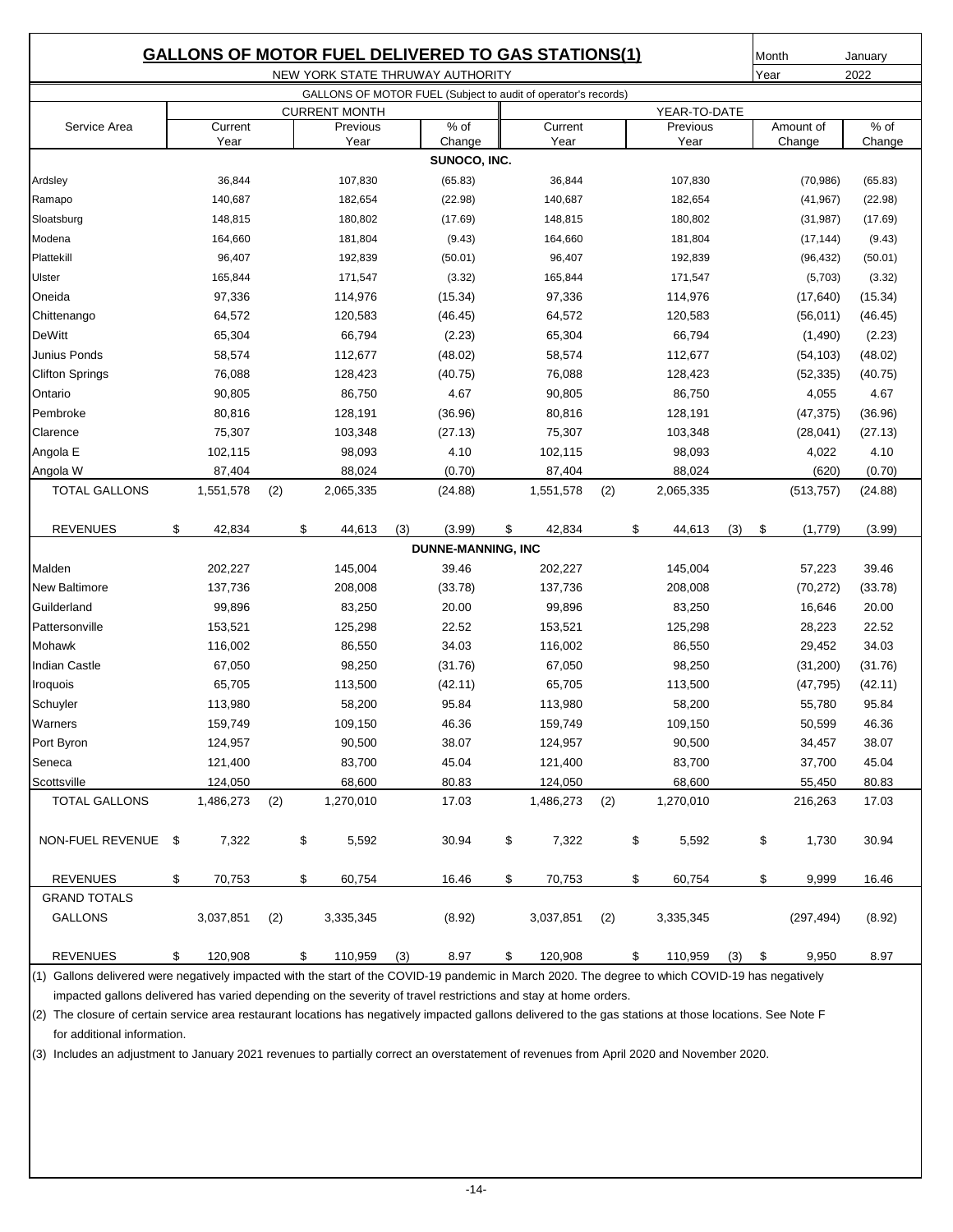#### **NOTES TO FINANCIAL REPORT CONSIDERING A REPORT January NEW YORK STATE THRUWAY AUTHORITY**

#### NOTE A - TOTAL REVENUES (pages 1, 2, & 4):

Total revenues for the month are \$59,555,554, an increase of \$9,305,979 or 18.52%. Toll revenues for the month are \$53,036,346, an increase of \$6,789,795 or 14.68%. Higher traffic levels in January 2022 compared to January 2021, when travel restrictions were in place to control COVID-19, are the primary reason for the increase.

For January 2022, interest earnings are \$121,341, a decrease of \$82,011. The decrease is due to a combination of lower interest rates and less cash invested in 2022 as compared to 2021.

# NOTE B - TOTAL DEPARTMENTAL OPERATING EXPENSES (page 4):

For the year, Departmental Operating Expenses are \$34,632,458, an increase of \$3,529,625 or 11.35% compared with January 2021.

The increase is primarily due to higher costs for snow and ice control, E-ZPass and Tolls by Mail administration and software subscription services.

A comparison of General Charges Undistributed for the year is as follows:

|                                                                            | <u>YTD 2022</u>              | YTD 2021                     |                 | <b>CHANGE</b>            |
|----------------------------------------------------------------------------|------------------------------|------------------------------|-----------------|--------------------------|
| Pensions - Funded<br>Pensions - Unfunded<br>Total Pension Expense (Note C) | \$<br>1,500,000<br>1,500,000 | \$<br>1,778,667<br>1,778,667 | \$              | (278, 667)<br>(278, 667) |
| Health Insurance - Retirees - Funded                                       | 2,809,873                    | 2,540,166                    |                 | 269,707                  |
| Health Insurance - Retirees - Unfunded                                     |                              |                              |                 |                          |
| Total Retiree Health Insurance Expense (Note D)                            | 2,809,873                    | 2,540,166                    |                 | 269,707                  |
| Health Insurance - Active Employees                                        | 2,234,876                    | 2,386,355                    |                 | (151, 479)               |
| <b>Employee Benefit Fund</b>                                               | 469,936                      | 902,833                      |                 | (432, 897)               |
| Social Security                                                            | 876,506                      | 834,910                      |                 | 41,596                   |
| <b>Compensation Insurance</b>                                              | 600,000                      | 600,000                      |                 |                          |
| Unemployment Insurance                                                     |                              |                              |                 |                          |
| <b>Survivor's Benefits</b>                                                 |                              |                              |                 |                          |
| Benefits Allocated to Other Funds                                          | (638, 478)                   | (674, 938)                   |                 | 36,460                   |
| <b>Insurance Premiums</b>                                                  | 343,484                      | 313,710                      |                 | 29,774                   |
| Claims and Indemnity Expense                                               |                              | 14,305                       |                 | (14, 305)                |
| <b>Reimbursement to Civil Service</b>                                      | 40,416                       | 40,192                       |                 | 224                      |
| <b>Professional Services</b>                                               | (14, 898)                    |                              |                 | (14, 898)                |
| <b>Environmental Expense</b>                                               | 15,322                       | 8,305                        |                 | 7,017                    |
| <b>Net Remediation Expense</b>                                             | (4, 439)                     | 1,120                        |                 | (5, 559)                 |
| Reimbursement from NYPA                                                    |                              | (20, 500)                    |                 | 20,500                   |
| Other                                                                      | 72,134                       | 171,556                      |                 | (99, 422)                |
| Totals                                                                     | \$<br>8,304,732              | \$<br>8,896,681              | $\overline{\$}$ | (591,949)                |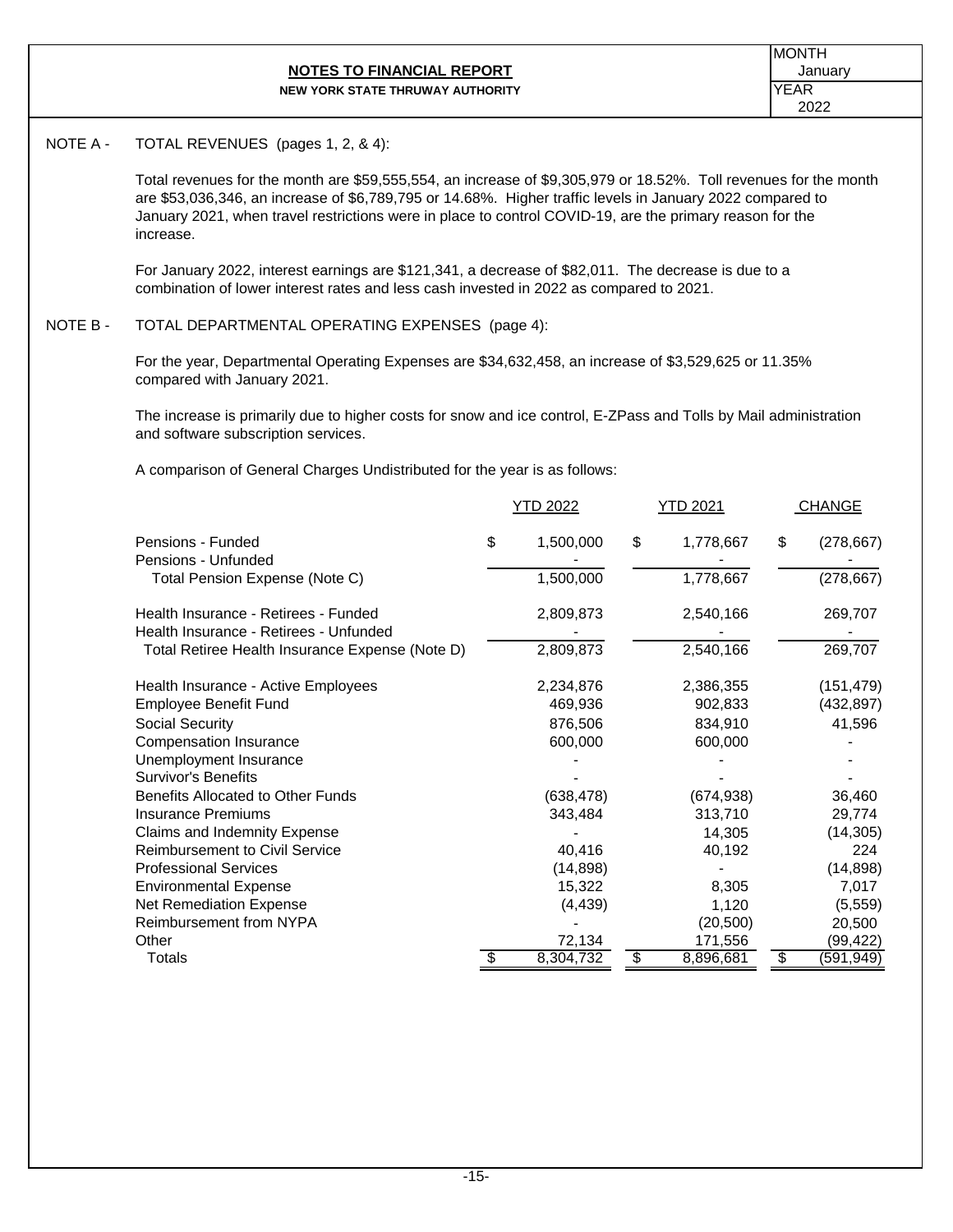#### **NOTES TO FINANCIAL REPORT CONSUMING THE SET OF A LIGAN SET OF A LIGAN SET OF A LIGAN SET OF A LIGA SET OF A LIGA NEW YORK STATE THRUWAY AUTHORITY**

# NOTE C - PENSIONS (pages 4 & 10):

The Authority's financial results comply with Government Accounting Standards Board Statement 68 (GASB 68) "Accounting and Financial Reporting for Pensions" and GASB 71, "Pension Transition for Contributions Made Subsequent to the Measurement Date."

GASB 68 and 71 establish accounting and financial reporting standards for pensions provided to Thruway Authority employees via the New York State and Local Employees' Retirement System (NYSLRS). These accounting standards require the net pension liability for the entire NYSLRS to be measured as a portion of the present value of projected payments to be provided through the pension plan to current active and inactive employees that is attributed to those employees' past periods of service (total pension liability), less the amount of the pension plan's fiduciary net position. A proportionate share of this net pension liability is then allocated to the Thruway Authority based on Thruway Authority's pensionable wages in comparison to the NYSLRS's total pensionable wages.

To comply with GASB 68 and 71, our financial statements may include an adjustment to reflect the difference between the amount of revenues set aside to fund contributions to NYSLRS and the expense reported to comply with GASB 68 and 71.

|                                                                                                                                         |   | YTD 2022                    |     | YTD 2021  |
|-----------------------------------------------------------------------------------------------------------------------------------------|---|-----------------------------|-----|-----------|
| Revenues set aside for the annual required<br>contribution for pensions<br>Adjustment to pension expense to comply<br>with GASB 68 & 71 | S | 1.500.000<br>$\blacksquare$ | \$. | 1,778,667 |
| <b>YTD Pension Expense</b>                                                                                                              | S | 1,500,000                   |     | 1,778,667 |

# NOTE D - RETIREE HEALTH INSURANCE (pages 4 & 10):

The Authority's financial results comply with Government Accounting Standards Board Statement 75 (GASB 75) "Accounting and Financial Reporting for Postemployment Benefits Other Than Pensions." GASB 75 establishes accounting and reporting standards for "other post-employment benefits" offered by state and local governments. Other post-employment benefits (OPEB) are employee benefits other than pensions that are received after employment ends. OPEB benefits provided by the Authority consist of medical and prescription drug benefits provided via the New York State Health Insurance Program (NYSHIP).

The Authority is required to fund payments to NYSHIP to provide health insurance coverage, in the current year, for our current retirees. To comply with GASB 75, our financial statements may include an adjustment to reflect the difference between the amount paid to NYSHIP for retiree health insurance coverage and the expense reported to comply with GASB 75.

|                                    |    | YTD 2022  | YTD 2021 |           |  |  |
|------------------------------------|----|-----------|----------|-----------|--|--|
| <b>Actual NYSHIP Contributions</b> | \$ | 2,809,873 | S        | 2,540,166 |  |  |
| Adjustment to comply with GASB 75  |    | -         |          |           |  |  |
| <b>YTD OPEB Expense</b>            | S  | 2,809,873 | \$       | 2,540,166 |  |  |